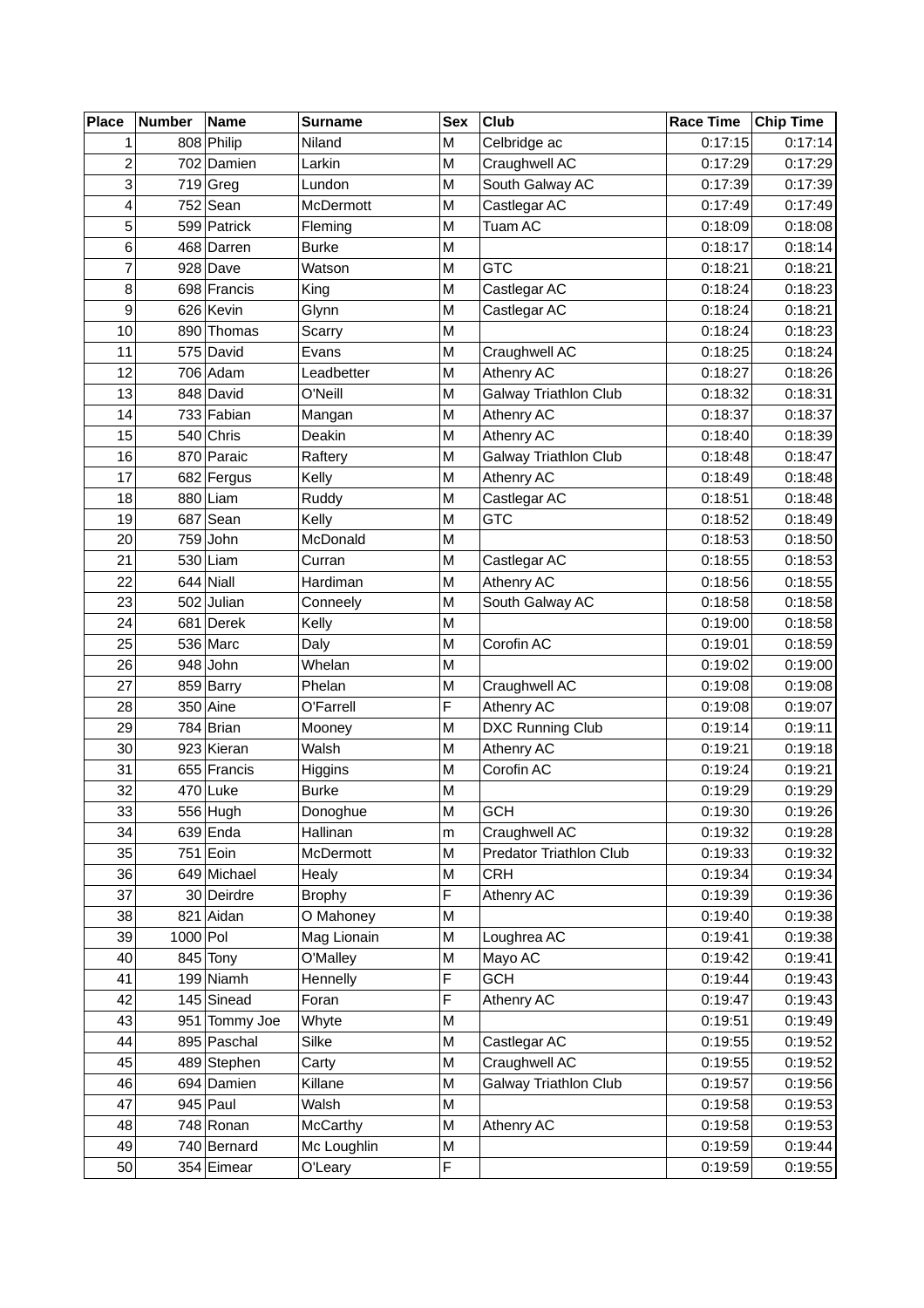| 51  | 809 Brendan   | Nohilly         | M |                              | 0:20:04 | 0:20:01 |
|-----|---------------|-----------------|---|------------------------------|---------|---------|
| 52  | $813$ Sean    | Noone           | M |                              | 0:20:11 | 0:20:03 |
| 53  | 474 Patrick   | <b>Burke</b>    | M |                              | 0:20:15 | 0:20:06 |
| 54  | $935$ Dara    | <b>Williams</b> | M | South Galway AC              | 0:20:15 | 0:20:11 |
| 55  | 455 Michael   | <b>Begley</b>   | M | Castlegar AC                 | 0:20:15 | 0:20:14 |
| 56  | $754$ Liam    | McDonagh        | M |                              | 0:20:23 | 0:20:15 |
| 57  | 950 Finbar    | Larkin          | M |                              | 0:20:23 | 0:20:17 |
| 58  | 929 Bryan     | Weafer          | M | <b>GCH</b>                   | 0:20:24 | 0:20:19 |
| 59  | 471 Martin    | <b>Burke</b>    | M |                              | 0:20:24 | 0:20:21 |
| 60  | 636 Adrian    | Grogan          | M |                              | 0:20:26 | 0:20:04 |
| 61  | 686 Patrick   | Kelly           | M | Athenry AC                   | 0:20:27 | 0:20:22 |
| 62  | $716$ James   | Loughnane       | M |                              | 0:20:31 | 0:20:25 |
| 63  | 903 David     | Stephens        | M |                              | 0:20:32 | 0:20:31 |
| 64  | $941$ Jason   | Gilroy          | M | Thermo King Running Club     | 0:20:33 | 0:20:26 |
| 65  | 742 Derek     | Mc Walter       | M |                              | 0:20:34 | 0:20:27 |
| 66  | 907 Martin    | Talbot          | M |                              | 0:20:34 | 0:20:32 |
| 67  | $925$ John    | Ward            | M | Craughwell AC                | 0:20:34 | 0:20:17 |
| 68  | 593 Adrian    | Fitzmaurice     | M |                              | 0:20:37 | 0:20:35 |
| 69  | $482$ Neil    | Campbell        | M | <b>Tri Lakes</b>             | 0:20:40 | 0:20:36 |
| 70  | 581 Justin    | Fahy            | M | Athenry AC                   | 0:20:42 | 0:20:36 |
| 71  | $931$ Sean    | Whelan          | M | Tuam AC                      | 0:20:42 | 0:20:39 |
| 72  | $469$ Frank   | <b>Burke</b>    | M | Athenry AC                   | 0:20:44 | 0:20:39 |
| 73  | $664$ Paul    | Hynes           | M | Tuam AC                      | 0:20:45 | 0:20:43 |
| 74  | 476 Stephen   | <b>Burns</b>    | M | Galway Triathlon Club        | 0:20:46 | 0:20:39 |
| 75  | $565$ Colin   | Duane           | M | Athenry AC                   | 0:20:47 | 0:20:42 |
| 76  | 823 Pairic    | Oates           | M | <b>GCH</b>                   | 0:20:47 | 0:20:44 |
| 77  | 884 Tomas     | Ryan            | M |                              | 0:20:49 | 0:20:41 |
| 78  | 771 Ronan     | <b>McNulty</b>  | M | Castlegar AC                 | 0:20:50 | 0:20:40 |
| 79  | 750 Cathal    | McCormack       | M |                              | 0:20:51 | 0:20:47 |
| 80  | 451 Andrew    | Ainley          | M | Galway Triathlon Club        | 0:20:54 | 0:20:50 |
| 81  | 561 Stephen   | Douglas         | M |                              | 0:20:56 | 0:20:54 |
| 82  | $901$ Barry   | Steede          | M |                              | 0:20:59 | 0:20:47 |
| 83  | $684$ John    | Kelly           | M |                              | 0:21:00 | 0:20:41 |
| 84  | 847 Shane     | O'Meara         | M |                              | 0:21:03 | 0:20:55 |
| 85  | 612 Derek     | Gallagher       | M | <b>GTC</b>                   | 0:21:03 | 0:20:59 |
| 86  | 618 Brendan   | Geraghty        | M |                              | 0:21:05 | 0:20:55 |
| 87  | 924 Kieran    | Walsh           | Μ |                              | 0:21:06 | 0:21:00 |
| 88  | $952$ John    | Heelan          | M |                              | 0:21:08 | 0:21:03 |
| 89  | $20$ Ciara    | <b>Beuster</b>  | F |                              | 0:21:14 | 0:21:10 |
| 90  | 596 Mark      | Flaherty        | M | <b>GCH</b>                   | 0:21:16 | 0:21:08 |
| 91  | $463$ Bryan   | <b>Brennan</b>  | M | South Galway AC              | 0:21:19 | 0:21:14 |
| 92  | 807 Colm      | Niland          | M | Craughwell AC                | 0:21:19 | 0:21:17 |
| 93  | $481$ Mark    | Campbell        | Μ |                              | 0:21:20 | 0:21:18 |
| 94  | $478$ Frank   | <b>Byrnes</b>   | M | Craughwell AC                | 0:21:22 | 0:21:17 |
| 95  | $629$ John    | Gray            | Μ |                              | 0:21:23 | 0:21:21 |
| 96  | $738$ Brian   | Mathews         | M | Craughwell AC                | 0:21:24 | 0:21:21 |
| 97  | 24 Gillian    | Bogan           | F | <b>GCH</b>                   | 0:21:25 | 0:21:20 |
| 98  | $366$ Linda   | Porter          | F | Craughwell AC                | 0:21:28 | 0:21:25 |
| 99  | $811$  Liam   | Nolan           | M | South Galway AC              | 0:21:29 | 0:21:27 |
| 100 | $414$ Jacinta | Walsh           | F | Athenry AC                   | 0:21:30 | 0:21:24 |
| 101 | $916$ James   | Vaughan         | М | <b>Galway Triathlon Club</b> | 0:21:30 | 0:21:18 |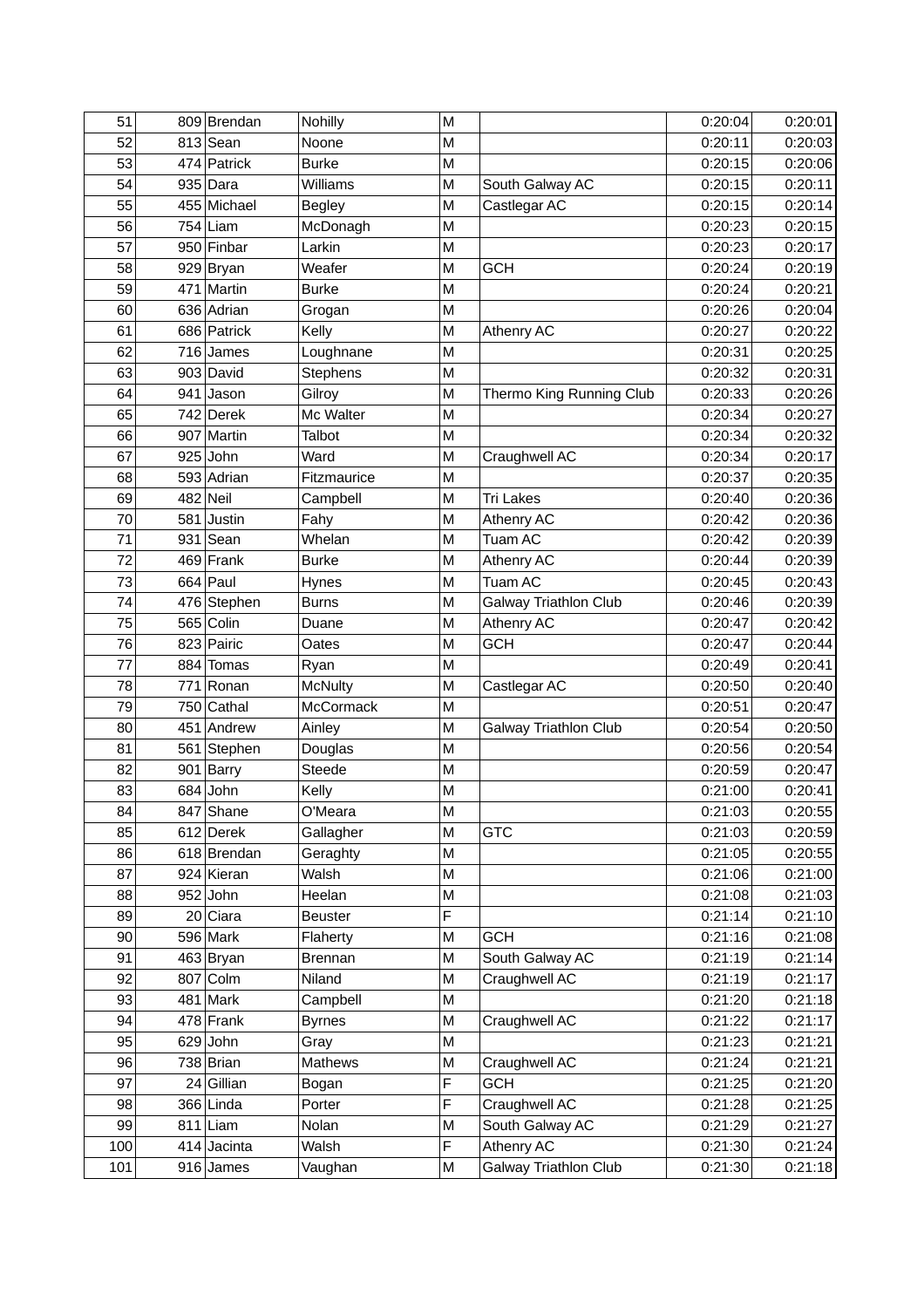| $651$ Paul<br>103<br>M<br>Athenry AC<br>0:21:32<br>0:21:22<br>Hegarty<br>Thermo King Running Club<br>104<br>511 Nicolas<br>Cormerois<br>0:21:35<br>0:21:31<br>M<br>$966$ Tom<br>Griffin<br>0:21:36<br>0:21:31<br>105<br>M<br>$522$ Alan<br>M<br>0:21:36<br>0:21:29<br>106<br>Cronin<br>F<br>107<br>387 Grace<br><b>Ennis Track</b><br>Shalloo<br>0:21:37<br>0:21:24<br>$866$ JP<br>Castlegar AC<br>0:21:37<br>0:21:33<br>108<br>Quinn<br>M<br>0:21:32<br>109<br>$614$ Vinny<br>0:21:39<br>Gallagher<br>M<br>$788$ Niall<br>M<br>110<br>Moore<br>0:21:39<br>0:21:37<br>111<br>$466$ Rynal<br>M<br>Castlegar AC<br>0:21:43<br>0:21:32<br><b>Browne</b><br>112<br>755 Mark<br><b>GCH</b><br>0:21:44<br>0:21:38<br>McDonagh<br>M<br>Corofin AC<br>0:21:38<br>113<br>$611$  Brian<br>0:21:46<br>Gallagher<br>M<br>F<br>114<br>389 Marie<br>Sheil<br><b>GCH</b><br>0:21:42<br>0:21:50<br>115<br>$531$ Nicky<br>M<br>0:21:51<br>0:21:49<br>Curran<br>116<br>790 Mark<br>0:21:49<br>Moran<br>M<br>0:21:51<br>117<br>760 Gerard<br>0:21:52<br>0:21:40<br>McGarry<br>M<br>118<br>$652$ cathal<br>Heidhin<br>M<br>0:21:54<br>0:21:46<br>F<br>82 Yvonne<br>0:21:50<br>119<br>0:21:55<br>Crotty<br>120<br>$862$ Frank<br>Power<br>M<br>South Galway AC<br>0:21:56<br>0:21:51<br>F<br><b>Galway Triathlon Club</b><br>121<br>158 Louise<br>0:21:56<br>0:21:52<br>Geoghegan<br>122<br>M<br><b>GCH</b><br>533 Thomas D<br>Cushen<br>0:21:57<br>0:21:49<br>123<br>525 Thomas<br>M<br>0:21:57<br>0:21:50<br>Crowe<br>124<br>559 Michael<br>M<br>0:21:59<br>0:21:47<br>Doona<br>125<br>$910$ Tony<br>0:22:00<br>0:21:44<br>M<br>Athenry AC<br>Tierney<br>126<br>$509$ Noel<br>M<br>Athenry AC<br>0:22:02<br>0:21:45<br>Conway<br>127<br>$863$ Liam<br>M<br>Tri Lakes<br>0:21:56<br>Power<br>0:22:02<br>828 Kevin<br>128<br>O'Connell<br>M<br>0:22:04<br>0:21:59<br>F<br>129<br>$138$ Niamh<br>Flavin<br>0:22:06<br>0:21:55<br>$604$ David<br><b>HPE Running Club</b><br>0:22:04<br>130<br>Forde<br>M<br>0:22:07<br>131<br>$731$ Jim<br>M<br><b>DXC Running Club</b><br>Maher<br>0:22:07<br>0:22:03<br>Tuam AC<br>$563$ Aidan<br>132<br>M<br>0:22:09<br>0:22:07<br>Doyle<br>133<br>732 Declan<br>Mahon<br>0:21:56<br>M<br>Predator Triathlon Club<br>0:22:09<br>0:22:05<br>134<br>806 Tony<br>M<br>0:22:10<br>Nevin<br>909 PJ<br>Tarpey<br>135<br>M<br>Athenry AC<br>0:22:11<br>136<br>$689$ John<br>Kennedy<br>0:22:12<br>0:22:09<br>M<br>137<br>$646$ Stuart<br>Thermo King Running Club<br>0:22:12<br>0:22:08<br><b>Harries</b><br>Μ<br>$696$ Basil<br>0:22:15<br>138<br>King<br>M<br>Athenry AC<br>0:22:00<br>673 Michael<br>139<br>M<br>0:22:19<br>0:22:14<br>Keane<br>$602$ Tim<br>Folan<br><b>GCH</b><br>0:22:22<br>0:22:15<br>140<br>М<br>67 Abigail<br>Colleran<br>F<br><b>GCH</b><br>0:22:14<br>141<br>0:22:23<br>780 Gearoid<br>142<br>Maree AC<br>0:22:24<br>0:22:13<br>Moloney<br>M<br>F<br>$118$ Sinead<br>0:22:24<br>0:22:22<br>143<br>Egan<br>$251$ Chloe<br>F<br>Lemahieu<br>Thermo King Running Club<br>144<br>0:22:25<br>0:22:19<br>F<br>54 Siobhan<br>Castlegar AC<br>145<br>0:22:27<br>0:22:19<br>Casserly<br>$776$ Mark<br>Mitchell<br>Athenry AC<br>0:22:28<br>0:22:22<br>146<br>M<br>F<br>147<br>227 Eimear<br>0:22:30<br>0:22:10<br>Keary<br>$763$ Niall<br>148<br><b>McGuinness</b><br>South Galway AC<br>0:22:30<br>0:22:25<br>М<br><b>Predator Triathlon Club</b><br>143 Mollie<br>F<br>149<br>Foley<br>0:22:34<br>0:22:26<br>$658$ Keith<br>Holland<br>0:22:30<br>150<br>Mayo AC<br>0:22:35<br>M<br>873 Matthieu<br>M<br>151<br>Redon<br>0:22:35<br>0:22:02<br>152<br>841 Martin<br>Athenry AC<br>0:22:36<br>O'Hara<br>M | 102 | $758$ Paul | McDonagh | M | Maree AC | 0:21:32 | 0:21:28 |
|-----------------------------------------------------------------------------------------------------------------------------------------------------------------------------------------------------------------------------------------------------------------------------------------------------------------------------------------------------------------------------------------------------------------------------------------------------------------------------------------------------------------------------------------------------------------------------------------------------------------------------------------------------------------------------------------------------------------------------------------------------------------------------------------------------------------------------------------------------------------------------------------------------------------------------------------------------------------------------------------------------------------------------------------------------------------------------------------------------------------------------------------------------------------------------------------------------------------------------------------------------------------------------------------------------------------------------------------------------------------------------------------------------------------------------------------------------------------------------------------------------------------------------------------------------------------------------------------------------------------------------------------------------------------------------------------------------------------------------------------------------------------------------------------------------------------------------------------------------------------------------------------------------------------------------------------------------------------------------------------------------------------------------------------------------------------------------------------------------------------------------------------------------------------------------------------------------------------------------------------------------------------------------------------------------------------------------------------------------------------------------------------------------------------------------------------------------------------------------------------------------------------------------------------------------------------------------------------------------------------------------------------------------------------------------------------------------------------------------------------------------------------------------------------------------------------------------------------------------------------------------------------------------------------------------------------------------------------------------------------------------------------------------------------------------------------------------------------------------------------------------------------------------------------------------------------------------------------------------------------------------------------------------------------------------------------------------------------------------------------------------------------------------------------------------------------------------------------------------------------------------------------------------------------------------------------------------------------------------------------------------------|-----|------------|----------|---|----------|---------|---------|
| 0:22:03<br>0:22:29                                                                                                                                                                                                                                                                                                                                                                                                                                                                                                                                                                                                                                                                                                                                                                                                                                                                                                                                                                                                                                                                                                                                                                                                                                                                                                                                                                                                                                                                                                                                                                                                                                                                                                                                                                                                                                                                                                                                                                                                                                                                                                                                                                                                                                                                                                                                                                                                                                                                                                                                                                                                                                                                                                                                                                                                                                                                                                                                                                                                                                                                                                                                                                                                                                                                                                                                                                                                                                                                                                                                                                                                                |     |            |          |   |          |         |         |
|                                                                                                                                                                                                                                                                                                                                                                                                                                                                                                                                                                                                                                                                                                                                                                                                                                                                                                                                                                                                                                                                                                                                                                                                                                                                                                                                                                                                                                                                                                                                                                                                                                                                                                                                                                                                                                                                                                                                                                                                                                                                                                                                                                                                                                                                                                                                                                                                                                                                                                                                                                                                                                                                                                                                                                                                                                                                                                                                                                                                                                                                                                                                                                                                                                                                                                                                                                                                                                                                                                                                                                                                                                   |     |            |          |   |          |         |         |
|                                                                                                                                                                                                                                                                                                                                                                                                                                                                                                                                                                                                                                                                                                                                                                                                                                                                                                                                                                                                                                                                                                                                                                                                                                                                                                                                                                                                                                                                                                                                                                                                                                                                                                                                                                                                                                                                                                                                                                                                                                                                                                                                                                                                                                                                                                                                                                                                                                                                                                                                                                                                                                                                                                                                                                                                                                                                                                                                                                                                                                                                                                                                                                                                                                                                                                                                                                                                                                                                                                                                                                                                                                   |     |            |          |   |          |         |         |
|                                                                                                                                                                                                                                                                                                                                                                                                                                                                                                                                                                                                                                                                                                                                                                                                                                                                                                                                                                                                                                                                                                                                                                                                                                                                                                                                                                                                                                                                                                                                                                                                                                                                                                                                                                                                                                                                                                                                                                                                                                                                                                                                                                                                                                                                                                                                                                                                                                                                                                                                                                                                                                                                                                                                                                                                                                                                                                                                                                                                                                                                                                                                                                                                                                                                                                                                                                                                                                                                                                                                                                                                                                   |     |            |          |   |          |         |         |
|                                                                                                                                                                                                                                                                                                                                                                                                                                                                                                                                                                                                                                                                                                                                                                                                                                                                                                                                                                                                                                                                                                                                                                                                                                                                                                                                                                                                                                                                                                                                                                                                                                                                                                                                                                                                                                                                                                                                                                                                                                                                                                                                                                                                                                                                                                                                                                                                                                                                                                                                                                                                                                                                                                                                                                                                                                                                                                                                                                                                                                                                                                                                                                                                                                                                                                                                                                                                                                                                                                                                                                                                                                   |     |            |          |   |          |         |         |
|                                                                                                                                                                                                                                                                                                                                                                                                                                                                                                                                                                                                                                                                                                                                                                                                                                                                                                                                                                                                                                                                                                                                                                                                                                                                                                                                                                                                                                                                                                                                                                                                                                                                                                                                                                                                                                                                                                                                                                                                                                                                                                                                                                                                                                                                                                                                                                                                                                                                                                                                                                                                                                                                                                                                                                                                                                                                                                                                                                                                                                                                                                                                                                                                                                                                                                                                                                                                                                                                                                                                                                                                                                   |     |            |          |   |          |         |         |
|                                                                                                                                                                                                                                                                                                                                                                                                                                                                                                                                                                                                                                                                                                                                                                                                                                                                                                                                                                                                                                                                                                                                                                                                                                                                                                                                                                                                                                                                                                                                                                                                                                                                                                                                                                                                                                                                                                                                                                                                                                                                                                                                                                                                                                                                                                                                                                                                                                                                                                                                                                                                                                                                                                                                                                                                                                                                                                                                                                                                                                                                                                                                                                                                                                                                                                                                                                                                                                                                                                                                                                                                                                   |     |            |          |   |          |         |         |
|                                                                                                                                                                                                                                                                                                                                                                                                                                                                                                                                                                                                                                                                                                                                                                                                                                                                                                                                                                                                                                                                                                                                                                                                                                                                                                                                                                                                                                                                                                                                                                                                                                                                                                                                                                                                                                                                                                                                                                                                                                                                                                                                                                                                                                                                                                                                                                                                                                                                                                                                                                                                                                                                                                                                                                                                                                                                                                                                                                                                                                                                                                                                                                                                                                                                                                                                                                                                                                                                                                                                                                                                                                   |     |            |          |   |          |         |         |
|                                                                                                                                                                                                                                                                                                                                                                                                                                                                                                                                                                                                                                                                                                                                                                                                                                                                                                                                                                                                                                                                                                                                                                                                                                                                                                                                                                                                                                                                                                                                                                                                                                                                                                                                                                                                                                                                                                                                                                                                                                                                                                                                                                                                                                                                                                                                                                                                                                                                                                                                                                                                                                                                                                                                                                                                                                                                                                                                                                                                                                                                                                                                                                                                                                                                                                                                                                                                                                                                                                                                                                                                                                   |     |            |          |   |          |         |         |
|                                                                                                                                                                                                                                                                                                                                                                                                                                                                                                                                                                                                                                                                                                                                                                                                                                                                                                                                                                                                                                                                                                                                                                                                                                                                                                                                                                                                                                                                                                                                                                                                                                                                                                                                                                                                                                                                                                                                                                                                                                                                                                                                                                                                                                                                                                                                                                                                                                                                                                                                                                                                                                                                                                                                                                                                                                                                                                                                                                                                                                                                                                                                                                                                                                                                                                                                                                                                                                                                                                                                                                                                                                   |     |            |          |   |          |         |         |
|                                                                                                                                                                                                                                                                                                                                                                                                                                                                                                                                                                                                                                                                                                                                                                                                                                                                                                                                                                                                                                                                                                                                                                                                                                                                                                                                                                                                                                                                                                                                                                                                                                                                                                                                                                                                                                                                                                                                                                                                                                                                                                                                                                                                                                                                                                                                                                                                                                                                                                                                                                                                                                                                                                                                                                                                                                                                                                                                                                                                                                                                                                                                                                                                                                                                                                                                                                                                                                                                                                                                                                                                                                   |     |            |          |   |          |         |         |
|                                                                                                                                                                                                                                                                                                                                                                                                                                                                                                                                                                                                                                                                                                                                                                                                                                                                                                                                                                                                                                                                                                                                                                                                                                                                                                                                                                                                                                                                                                                                                                                                                                                                                                                                                                                                                                                                                                                                                                                                                                                                                                                                                                                                                                                                                                                                                                                                                                                                                                                                                                                                                                                                                                                                                                                                                                                                                                                                                                                                                                                                                                                                                                                                                                                                                                                                                                                                                                                                                                                                                                                                                                   |     |            |          |   |          |         |         |
|                                                                                                                                                                                                                                                                                                                                                                                                                                                                                                                                                                                                                                                                                                                                                                                                                                                                                                                                                                                                                                                                                                                                                                                                                                                                                                                                                                                                                                                                                                                                                                                                                                                                                                                                                                                                                                                                                                                                                                                                                                                                                                                                                                                                                                                                                                                                                                                                                                                                                                                                                                                                                                                                                                                                                                                                                                                                                                                                                                                                                                                                                                                                                                                                                                                                                                                                                                                                                                                                                                                                                                                                                                   |     |            |          |   |          |         |         |
|                                                                                                                                                                                                                                                                                                                                                                                                                                                                                                                                                                                                                                                                                                                                                                                                                                                                                                                                                                                                                                                                                                                                                                                                                                                                                                                                                                                                                                                                                                                                                                                                                                                                                                                                                                                                                                                                                                                                                                                                                                                                                                                                                                                                                                                                                                                                                                                                                                                                                                                                                                                                                                                                                                                                                                                                                                                                                                                                                                                                                                                                                                                                                                                                                                                                                                                                                                                                                                                                                                                                                                                                                                   |     |            |          |   |          |         |         |
|                                                                                                                                                                                                                                                                                                                                                                                                                                                                                                                                                                                                                                                                                                                                                                                                                                                                                                                                                                                                                                                                                                                                                                                                                                                                                                                                                                                                                                                                                                                                                                                                                                                                                                                                                                                                                                                                                                                                                                                                                                                                                                                                                                                                                                                                                                                                                                                                                                                                                                                                                                                                                                                                                                                                                                                                                                                                                                                                                                                                                                                                                                                                                                                                                                                                                                                                                                                                                                                                                                                                                                                                                                   |     |            |          |   |          |         |         |
|                                                                                                                                                                                                                                                                                                                                                                                                                                                                                                                                                                                                                                                                                                                                                                                                                                                                                                                                                                                                                                                                                                                                                                                                                                                                                                                                                                                                                                                                                                                                                                                                                                                                                                                                                                                                                                                                                                                                                                                                                                                                                                                                                                                                                                                                                                                                                                                                                                                                                                                                                                                                                                                                                                                                                                                                                                                                                                                                                                                                                                                                                                                                                                                                                                                                                                                                                                                                                                                                                                                                                                                                                                   |     |            |          |   |          |         |         |
|                                                                                                                                                                                                                                                                                                                                                                                                                                                                                                                                                                                                                                                                                                                                                                                                                                                                                                                                                                                                                                                                                                                                                                                                                                                                                                                                                                                                                                                                                                                                                                                                                                                                                                                                                                                                                                                                                                                                                                                                                                                                                                                                                                                                                                                                                                                                                                                                                                                                                                                                                                                                                                                                                                                                                                                                                                                                                                                                                                                                                                                                                                                                                                                                                                                                                                                                                                                                                                                                                                                                                                                                                                   |     |            |          |   |          |         |         |
|                                                                                                                                                                                                                                                                                                                                                                                                                                                                                                                                                                                                                                                                                                                                                                                                                                                                                                                                                                                                                                                                                                                                                                                                                                                                                                                                                                                                                                                                                                                                                                                                                                                                                                                                                                                                                                                                                                                                                                                                                                                                                                                                                                                                                                                                                                                                                                                                                                                                                                                                                                                                                                                                                                                                                                                                                                                                                                                                                                                                                                                                                                                                                                                                                                                                                                                                                                                                                                                                                                                                                                                                                                   |     |            |          |   |          |         |         |
|                                                                                                                                                                                                                                                                                                                                                                                                                                                                                                                                                                                                                                                                                                                                                                                                                                                                                                                                                                                                                                                                                                                                                                                                                                                                                                                                                                                                                                                                                                                                                                                                                                                                                                                                                                                                                                                                                                                                                                                                                                                                                                                                                                                                                                                                                                                                                                                                                                                                                                                                                                                                                                                                                                                                                                                                                                                                                                                                                                                                                                                                                                                                                                                                                                                                                                                                                                                                                                                                                                                                                                                                                                   |     |            |          |   |          |         |         |
|                                                                                                                                                                                                                                                                                                                                                                                                                                                                                                                                                                                                                                                                                                                                                                                                                                                                                                                                                                                                                                                                                                                                                                                                                                                                                                                                                                                                                                                                                                                                                                                                                                                                                                                                                                                                                                                                                                                                                                                                                                                                                                                                                                                                                                                                                                                                                                                                                                                                                                                                                                                                                                                                                                                                                                                                                                                                                                                                                                                                                                                                                                                                                                                                                                                                                                                                                                                                                                                                                                                                                                                                                                   |     |            |          |   |          |         |         |
|                                                                                                                                                                                                                                                                                                                                                                                                                                                                                                                                                                                                                                                                                                                                                                                                                                                                                                                                                                                                                                                                                                                                                                                                                                                                                                                                                                                                                                                                                                                                                                                                                                                                                                                                                                                                                                                                                                                                                                                                                                                                                                                                                                                                                                                                                                                                                                                                                                                                                                                                                                                                                                                                                                                                                                                                                                                                                                                                                                                                                                                                                                                                                                                                                                                                                                                                                                                                                                                                                                                                                                                                                                   |     |            |          |   |          |         |         |
|                                                                                                                                                                                                                                                                                                                                                                                                                                                                                                                                                                                                                                                                                                                                                                                                                                                                                                                                                                                                                                                                                                                                                                                                                                                                                                                                                                                                                                                                                                                                                                                                                                                                                                                                                                                                                                                                                                                                                                                                                                                                                                                                                                                                                                                                                                                                                                                                                                                                                                                                                                                                                                                                                                                                                                                                                                                                                                                                                                                                                                                                                                                                                                                                                                                                                                                                                                                                                                                                                                                                                                                                                                   |     |            |          |   |          |         |         |
|                                                                                                                                                                                                                                                                                                                                                                                                                                                                                                                                                                                                                                                                                                                                                                                                                                                                                                                                                                                                                                                                                                                                                                                                                                                                                                                                                                                                                                                                                                                                                                                                                                                                                                                                                                                                                                                                                                                                                                                                                                                                                                                                                                                                                                                                                                                                                                                                                                                                                                                                                                                                                                                                                                                                                                                                                                                                                                                                                                                                                                                                                                                                                                                                                                                                                                                                                                                                                                                                                                                                                                                                                                   |     |            |          |   |          |         |         |
|                                                                                                                                                                                                                                                                                                                                                                                                                                                                                                                                                                                                                                                                                                                                                                                                                                                                                                                                                                                                                                                                                                                                                                                                                                                                                                                                                                                                                                                                                                                                                                                                                                                                                                                                                                                                                                                                                                                                                                                                                                                                                                                                                                                                                                                                                                                                                                                                                                                                                                                                                                                                                                                                                                                                                                                                                                                                                                                                                                                                                                                                                                                                                                                                                                                                                                                                                                                                                                                                                                                                                                                                                                   |     |            |          |   |          |         |         |
|                                                                                                                                                                                                                                                                                                                                                                                                                                                                                                                                                                                                                                                                                                                                                                                                                                                                                                                                                                                                                                                                                                                                                                                                                                                                                                                                                                                                                                                                                                                                                                                                                                                                                                                                                                                                                                                                                                                                                                                                                                                                                                                                                                                                                                                                                                                                                                                                                                                                                                                                                                                                                                                                                                                                                                                                                                                                                                                                                                                                                                                                                                                                                                                                                                                                                                                                                                                                                                                                                                                                                                                                                                   |     |            |          |   |          |         |         |
|                                                                                                                                                                                                                                                                                                                                                                                                                                                                                                                                                                                                                                                                                                                                                                                                                                                                                                                                                                                                                                                                                                                                                                                                                                                                                                                                                                                                                                                                                                                                                                                                                                                                                                                                                                                                                                                                                                                                                                                                                                                                                                                                                                                                                                                                                                                                                                                                                                                                                                                                                                                                                                                                                                                                                                                                                                                                                                                                                                                                                                                                                                                                                                                                                                                                                                                                                                                                                                                                                                                                                                                                                                   |     |            |          |   |          |         |         |
|                                                                                                                                                                                                                                                                                                                                                                                                                                                                                                                                                                                                                                                                                                                                                                                                                                                                                                                                                                                                                                                                                                                                                                                                                                                                                                                                                                                                                                                                                                                                                                                                                                                                                                                                                                                                                                                                                                                                                                                                                                                                                                                                                                                                                                                                                                                                                                                                                                                                                                                                                                                                                                                                                                                                                                                                                                                                                                                                                                                                                                                                                                                                                                                                                                                                                                                                                                                                                                                                                                                                                                                                                                   |     |            |          |   |          |         |         |
|                                                                                                                                                                                                                                                                                                                                                                                                                                                                                                                                                                                                                                                                                                                                                                                                                                                                                                                                                                                                                                                                                                                                                                                                                                                                                                                                                                                                                                                                                                                                                                                                                                                                                                                                                                                                                                                                                                                                                                                                                                                                                                                                                                                                                                                                                                                                                                                                                                                                                                                                                                                                                                                                                                                                                                                                                                                                                                                                                                                                                                                                                                                                                                                                                                                                                                                                                                                                                                                                                                                                                                                                                                   |     |            |          |   |          |         |         |
|                                                                                                                                                                                                                                                                                                                                                                                                                                                                                                                                                                                                                                                                                                                                                                                                                                                                                                                                                                                                                                                                                                                                                                                                                                                                                                                                                                                                                                                                                                                                                                                                                                                                                                                                                                                                                                                                                                                                                                                                                                                                                                                                                                                                                                                                                                                                                                                                                                                                                                                                                                                                                                                                                                                                                                                                                                                                                                                                                                                                                                                                                                                                                                                                                                                                                                                                                                                                                                                                                                                                                                                                                                   |     |            |          |   |          |         |         |
|                                                                                                                                                                                                                                                                                                                                                                                                                                                                                                                                                                                                                                                                                                                                                                                                                                                                                                                                                                                                                                                                                                                                                                                                                                                                                                                                                                                                                                                                                                                                                                                                                                                                                                                                                                                                                                                                                                                                                                                                                                                                                                                                                                                                                                                                                                                                                                                                                                                                                                                                                                                                                                                                                                                                                                                                                                                                                                                                                                                                                                                                                                                                                                                                                                                                                                                                                                                                                                                                                                                                                                                                                                   |     |            |          |   |          |         |         |
|                                                                                                                                                                                                                                                                                                                                                                                                                                                                                                                                                                                                                                                                                                                                                                                                                                                                                                                                                                                                                                                                                                                                                                                                                                                                                                                                                                                                                                                                                                                                                                                                                                                                                                                                                                                                                                                                                                                                                                                                                                                                                                                                                                                                                                                                                                                                                                                                                                                                                                                                                                                                                                                                                                                                                                                                                                                                                                                                                                                                                                                                                                                                                                                                                                                                                                                                                                                                                                                                                                                                                                                                                                   |     |            |          |   |          |         |         |
|                                                                                                                                                                                                                                                                                                                                                                                                                                                                                                                                                                                                                                                                                                                                                                                                                                                                                                                                                                                                                                                                                                                                                                                                                                                                                                                                                                                                                                                                                                                                                                                                                                                                                                                                                                                                                                                                                                                                                                                                                                                                                                                                                                                                                                                                                                                                                                                                                                                                                                                                                                                                                                                                                                                                                                                                                                                                                                                                                                                                                                                                                                                                                                                                                                                                                                                                                                                                                                                                                                                                                                                                                                   |     |            |          |   |          |         |         |
|                                                                                                                                                                                                                                                                                                                                                                                                                                                                                                                                                                                                                                                                                                                                                                                                                                                                                                                                                                                                                                                                                                                                                                                                                                                                                                                                                                                                                                                                                                                                                                                                                                                                                                                                                                                                                                                                                                                                                                                                                                                                                                                                                                                                                                                                                                                                                                                                                                                                                                                                                                                                                                                                                                                                                                                                                                                                                                                                                                                                                                                                                                                                                                                                                                                                                                                                                                                                                                                                                                                                                                                                                                   |     |            |          |   |          |         |         |
|                                                                                                                                                                                                                                                                                                                                                                                                                                                                                                                                                                                                                                                                                                                                                                                                                                                                                                                                                                                                                                                                                                                                                                                                                                                                                                                                                                                                                                                                                                                                                                                                                                                                                                                                                                                                                                                                                                                                                                                                                                                                                                                                                                                                                                                                                                                                                                                                                                                                                                                                                                                                                                                                                                                                                                                                                                                                                                                                                                                                                                                                                                                                                                                                                                                                                                                                                                                                                                                                                                                                                                                                                                   |     |            |          |   |          |         |         |
|                                                                                                                                                                                                                                                                                                                                                                                                                                                                                                                                                                                                                                                                                                                                                                                                                                                                                                                                                                                                                                                                                                                                                                                                                                                                                                                                                                                                                                                                                                                                                                                                                                                                                                                                                                                                                                                                                                                                                                                                                                                                                                                                                                                                                                                                                                                                                                                                                                                                                                                                                                                                                                                                                                                                                                                                                                                                                                                                                                                                                                                                                                                                                                                                                                                                                                                                                                                                                                                                                                                                                                                                                                   |     |            |          |   |          |         |         |
|                                                                                                                                                                                                                                                                                                                                                                                                                                                                                                                                                                                                                                                                                                                                                                                                                                                                                                                                                                                                                                                                                                                                                                                                                                                                                                                                                                                                                                                                                                                                                                                                                                                                                                                                                                                                                                                                                                                                                                                                                                                                                                                                                                                                                                                                                                                                                                                                                                                                                                                                                                                                                                                                                                                                                                                                                                                                                                                                                                                                                                                                                                                                                                                                                                                                                                                                                                                                                                                                                                                                                                                                                                   |     |            |          |   |          |         |         |
|                                                                                                                                                                                                                                                                                                                                                                                                                                                                                                                                                                                                                                                                                                                                                                                                                                                                                                                                                                                                                                                                                                                                                                                                                                                                                                                                                                                                                                                                                                                                                                                                                                                                                                                                                                                                                                                                                                                                                                                                                                                                                                                                                                                                                                                                                                                                                                                                                                                                                                                                                                                                                                                                                                                                                                                                                                                                                                                                                                                                                                                                                                                                                                                                                                                                                                                                                                                                                                                                                                                                                                                                                                   |     |            |          |   |          |         |         |
|                                                                                                                                                                                                                                                                                                                                                                                                                                                                                                                                                                                                                                                                                                                                                                                                                                                                                                                                                                                                                                                                                                                                                                                                                                                                                                                                                                                                                                                                                                                                                                                                                                                                                                                                                                                                                                                                                                                                                                                                                                                                                                                                                                                                                                                                                                                                                                                                                                                                                                                                                                                                                                                                                                                                                                                                                                                                                                                                                                                                                                                                                                                                                                                                                                                                                                                                                                                                                                                                                                                                                                                                                                   |     |            |          |   |          |         |         |
|                                                                                                                                                                                                                                                                                                                                                                                                                                                                                                                                                                                                                                                                                                                                                                                                                                                                                                                                                                                                                                                                                                                                                                                                                                                                                                                                                                                                                                                                                                                                                                                                                                                                                                                                                                                                                                                                                                                                                                                                                                                                                                                                                                                                                                                                                                                                                                                                                                                                                                                                                                                                                                                                                                                                                                                                                                                                                                                                                                                                                                                                                                                                                                                                                                                                                                                                                                                                                                                                                                                                                                                                                                   |     |            |          |   |          |         |         |
|                                                                                                                                                                                                                                                                                                                                                                                                                                                                                                                                                                                                                                                                                                                                                                                                                                                                                                                                                                                                                                                                                                                                                                                                                                                                                                                                                                                                                                                                                                                                                                                                                                                                                                                                                                                                                                                                                                                                                                                                                                                                                                                                                                                                                                                                                                                                                                                                                                                                                                                                                                                                                                                                                                                                                                                                                                                                                                                                                                                                                                                                                                                                                                                                                                                                                                                                                                                                                                                                                                                                                                                                                                   |     |            |          |   |          |         |         |
|                                                                                                                                                                                                                                                                                                                                                                                                                                                                                                                                                                                                                                                                                                                                                                                                                                                                                                                                                                                                                                                                                                                                                                                                                                                                                                                                                                                                                                                                                                                                                                                                                                                                                                                                                                                                                                                                                                                                                                                                                                                                                                                                                                                                                                                                                                                                                                                                                                                                                                                                                                                                                                                                                                                                                                                                                                                                                                                                                                                                                                                                                                                                                                                                                                                                                                                                                                                                                                                                                                                                                                                                                                   |     |            |          |   |          |         |         |
|                                                                                                                                                                                                                                                                                                                                                                                                                                                                                                                                                                                                                                                                                                                                                                                                                                                                                                                                                                                                                                                                                                                                                                                                                                                                                                                                                                                                                                                                                                                                                                                                                                                                                                                                                                                                                                                                                                                                                                                                                                                                                                                                                                                                                                                                                                                                                                                                                                                                                                                                                                                                                                                                                                                                                                                                                                                                                                                                                                                                                                                                                                                                                                                                                                                                                                                                                                                                                                                                                                                                                                                                                                   |     |            |          |   |          |         |         |
|                                                                                                                                                                                                                                                                                                                                                                                                                                                                                                                                                                                                                                                                                                                                                                                                                                                                                                                                                                                                                                                                                                                                                                                                                                                                                                                                                                                                                                                                                                                                                                                                                                                                                                                                                                                                                                                                                                                                                                                                                                                                                                                                                                                                                                                                                                                                                                                                                                                                                                                                                                                                                                                                                                                                                                                                                                                                                                                                                                                                                                                                                                                                                                                                                                                                                                                                                                                                                                                                                                                                                                                                                                   |     |            |          |   |          |         |         |
|                                                                                                                                                                                                                                                                                                                                                                                                                                                                                                                                                                                                                                                                                                                                                                                                                                                                                                                                                                                                                                                                                                                                                                                                                                                                                                                                                                                                                                                                                                                                                                                                                                                                                                                                                                                                                                                                                                                                                                                                                                                                                                                                                                                                                                                                                                                                                                                                                                                                                                                                                                                                                                                                                                                                                                                                                                                                                                                                                                                                                                                                                                                                                                                                                                                                                                                                                                                                                                                                                                                                                                                                                                   |     |            |          |   |          |         |         |
|                                                                                                                                                                                                                                                                                                                                                                                                                                                                                                                                                                                                                                                                                                                                                                                                                                                                                                                                                                                                                                                                                                                                                                                                                                                                                                                                                                                                                                                                                                                                                                                                                                                                                                                                                                                                                                                                                                                                                                                                                                                                                                                                                                                                                                                                                                                                                                                                                                                                                                                                                                                                                                                                                                                                                                                                                                                                                                                                                                                                                                                                                                                                                                                                                                                                                                                                                                                                                                                                                                                                                                                                                                   |     |            |          |   |          |         |         |
|                                                                                                                                                                                                                                                                                                                                                                                                                                                                                                                                                                                                                                                                                                                                                                                                                                                                                                                                                                                                                                                                                                                                                                                                                                                                                                                                                                                                                                                                                                                                                                                                                                                                                                                                                                                                                                                                                                                                                                                                                                                                                                                                                                                                                                                                                                                                                                                                                                                                                                                                                                                                                                                                                                                                                                                                                                                                                                                                                                                                                                                                                                                                                                                                                                                                                                                                                                                                                                                                                                                                                                                                                                   |     |            |          |   |          |         |         |
|                                                                                                                                                                                                                                                                                                                                                                                                                                                                                                                                                                                                                                                                                                                                                                                                                                                                                                                                                                                                                                                                                                                                                                                                                                                                                                                                                                                                                                                                                                                                                                                                                                                                                                                                                                                                                                                                                                                                                                                                                                                                                                                                                                                                                                                                                                                                                                                                                                                                                                                                                                                                                                                                                                                                                                                                                                                                                                                                                                                                                                                                                                                                                                                                                                                                                                                                                                                                                                                                                                                                                                                                                                   |     |            |          |   |          |         |         |
|                                                                                                                                                                                                                                                                                                                                                                                                                                                                                                                                                                                                                                                                                                                                                                                                                                                                                                                                                                                                                                                                                                                                                                                                                                                                                                                                                                                                                                                                                                                                                                                                                                                                                                                                                                                                                                                                                                                                                                                                                                                                                                                                                                                                                                                                                                                                                                                                                                                                                                                                                                                                                                                                                                                                                                                                                                                                                                                                                                                                                                                                                                                                                                                                                                                                                                                                                                                                                                                                                                                                                                                                                                   |     |            |          |   |          |         |         |
|                                                                                                                                                                                                                                                                                                                                                                                                                                                                                                                                                                                                                                                                                                                                                                                                                                                                                                                                                                                                                                                                                                                                                                                                                                                                                                                                                                                                                                                                                                                                                                                                                                                                                                                                                                                                                                                                                                                                                                                                                                                                                                                                                                                                                                                                                                                                                                                                                                                                                                                                                                                                                                                                                                                                                                                                                                                                                                                                                                                                                                                                                                                                                                                                                                                                                                                                                                                                                                                                                                                                                                                                                                   |     |            |          |   |          |         |         |
|                                                                                                                                                                                                                                                                                                                                                                                                                                                                                                                                                                                                                                                                                                                                                                                                                                                                                                                                                                                                                                                                                                                                                                                                                                                                                                                                                                                                                                                                                                                                                                                                                                                                                                                                                                                                                                                                                                                                                                                                                                                                                                                                                                                                                                                                                                                                                                                                                                                                                                                                                                                                                                                                                                                                                                                                                                                                                                                                                                                                                                                                                                                                                                                                                                                                                                                                                                                                                                                                                                                                                                                                                                   |     |            |          |   |          |         |         |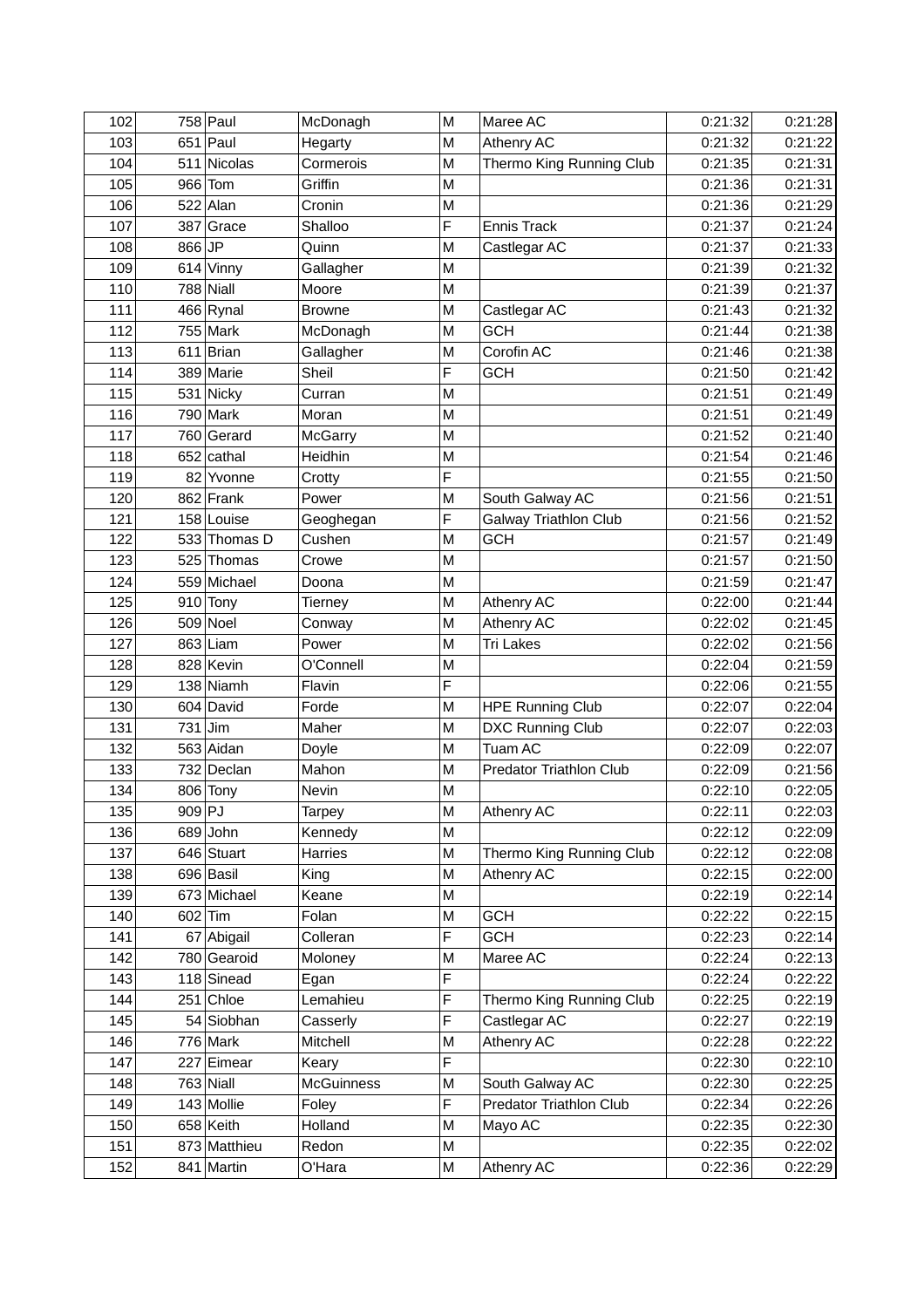| 153 |          | $34$ Ali      | <b>Burke</b>      | F | Ballinasloe & District AC    | 0:22:38 | 0:22:31 |
|-----|----------|---------------|-------------------|---|------------------------------|---------|---------|
| 154 |          | $462$ Tom     | <b>Breen</b>      | M | <b>GCH</b>                   | 0:22:38 | 0:22:29 |
| 155 |          | 79 Yvonne     | Croke             | F |                              | 0:22:39 | 0:22:27 |
| 156 |          | 512 Declan    | Cormican          | M |                              | 0:22:40 | 0:22:31 |
| 157 |          | 365 Laura     | Porter            | F | Craughwell AC                | 0:22:42 | 0:22:37 |
| 158 |          | $554$ Noel    | Donnellan         | M |                              | 0:22:44 | 0:22:34 |
| 159 |          | 500 Kevin     | Connaughton       | M |                              | 0:22:45 | 0:21:04 |
| 160 |          | $782$ Paul    | Monaghan          | M |                              | 0:22:47 | 0:22:35 |
| 161 |          | 362 Margaret  | Page              | F |                              | 0:22:50 | 0:22:43 |
| 162 |          | $720$ James   | Lundon            | M | Athenry AC                   | 0:22:53 | 0:22:40 |
| 163 |          | $548$ Gary    | Doherty           | M |                              | 0:22:54 | 0:22:41 |
| 164 |          | 876 Kerrill   | Rohan             | M |                              | 0:22:55 | 0:22:38 |
| 165 |          | 214 Bridget   | Jacobsen          | F | <b>GCH</b>                   | 0:22:56 | 0:22:45 |
| 166 |          | 37 Catherine  | <b>Burke</b>      | Ë |                              | 0:22:57 | 0:22:48 |
| 167 |          | 853 David     | O'Reilly          | M |                              | 0:22:59 | 0:22:40 |
| 168 |          | 557 Gerard    | Donohue           | M |                              | 0:23:03 | 0:22:47 |
| 169 |          | $852$ Brian   | O'Regan           | M |                              | 0:23:03 | 0:22:56 |
| 170 |          | $943$ Mark    | O'Toole           | M | Thermo King Running Club     | 0:23:06 | 0:22:53 |
| 171 |          | 633 Russell   | Greaney           | M |                              | 0:23:07 | 0:22:58 |
| 172 |          | 955 Donall    | Carroll           | M | Caltra & District AC         | 0:23:07 | 0:23:03 |
| 173 |          | $932$ Paul    | Whent             | M | <b>GCH</b>                   | 0:23:09 | 0:23:01 |
| 174 |          | $954$ James   | Murphy            | M | Caltra & District AC         | 0:23:10 | 0:23:05 |
| 175 |          | 107 Malanie   | Donnellan         | F | Tuam AC                      | 0:23:11 | 0:23:07 |
| 176 |          | 953 Fergal    | Duffy             | M |                              | 0:23:12 | 0:22:58 |
| 177 |          | 854 David     | O'Sullivan        | M | Athenry AC                   | 0:23:16 | 0:23:00 |
| 178 |          | 324 Gerardine | <b>Nally</b>      | F | Castlegar AC                 | 0:23:16 | 0:23:07 |
| 179 |          | $35$ Anne     | <b>Burke</b>      | F | Ballinasloe & District AC    | 0:23:17 | 0:23:10 |
| 180 |          | 163 Collette  | Gill              | F | Loughrea AC                  | 0:23:17 | 0:23:12 |
| 181 |          | 783 Patrick   | Monahan           | M | <b>Galway Triathlon Club</b> | 0:23:17 | 0:23:08 |
| 182 |          | 391 Margaret  | Sheridan          | F | <b>GCH</b>                   | 0:23:18 | 0:23:09 |
| 183 |          | $546$ Sean    | Dinneen           | M | <b>GCH</b>                   | 0:23:19 | 0:23:12 |
| 184 |          | $467$ Alan    | <b>Burke</b>      | M | Athenry AC                   | 0:23:21 | 0:23:20 |
| 185 |          | 927 Mirko     | Warnke            | M | <b>GCH</b>                   | 0:23:21 | 0:23:11 |
| 186 |          | 493 Dave      | Clarke            | M | Corofin AC                   | 0:23:21 | 0:23:13 |
| 187 |          | $480$ Pat     | Callanan          | M | Athenry AC                   | 0:23:23 | 0:23:14 |
| 188 |          | 81 Charlotte  | Cronin            | F | Athenry AC                   | 0:23:23 | 0:23:15 |
| 189 |          | 374 Sheila    | Reilly            | F | Loughrea AC                  | 0:23:24 | 0:23:15 |
| 190 |          | 568 Kevin     | Duffy             | M | Castlegar AC                 | 0:23:25 | 0:23:11 |
| 191 |          | $367$ Ciara   | Power             | F |                              | 0:23:26 | 0:23:12 |
| 192 |          | 898 Eoin      | Smullen           | M | St James AC                  | 0:23:28 | 0:23:12 |
| 193 |          | $491$ Peter   | Cavanagh          | M |                              | 0:23:30 | 0:23:30 |
| 194 |          | $679$ Fran    | Keating           | M | Corrib AC                    | 0:23:31 | 0:23:12 |
| 195 |          | 700 Michael   | Laffey            | M | <b>CRH</b>                   | 0:23:32 | 0:23:12 |
| 196 |          | 724 Dermot    | Macken            | M |                              | 0:23:34 | 0:23:26 |
| 197 | $902$ JP |               | Steede            | Μ |                              | 0:23:34 | 0:23:21 |
| 198 |          | 205 Amanda    | Horan             | F | South Galway AC              | 0:23:34 | 0:23:28 |
| 199 |          | 634 Tommy     | Greaney           | M | Corofin AC                   | 0:23:35 | 0:23:23 |
| 200 |          | $479$ David   | Callanan          | M | Craughwell AC                | 0:23:37 | 0:23:31 |
| 201 |          | $288$ Linda   | <b>McGuinness</b> | F |                              | 0:23:37 | 0:23:02 |
| 202 |          | 826 Gavan     | O'Brien           | M |                              | 0:23:38 | 0:23:25 |
| 203 |          | 665 Simon     | Iwasaki           | М | <b>HPE Running Club</b>      | 0:23:39 | 0:22:58 |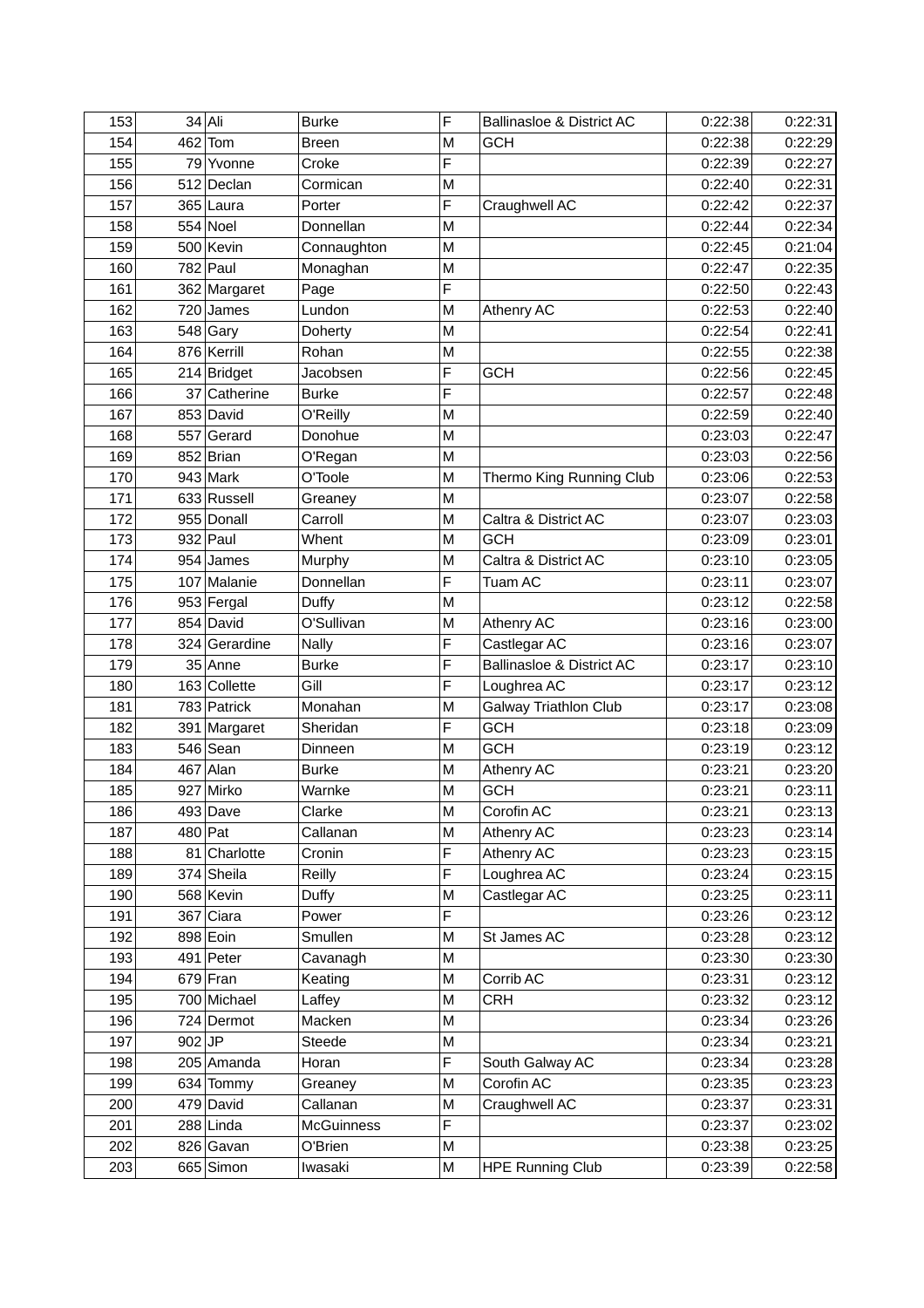| 204 | 949 Patrick       | Foley          | M              |                          | 0:23:42 | 0:23:31 |
|-----|-------------------|----------------|----------------|--------------------------|---------|---------|
| 205 | 57 Claire         | Cellarius      | F              | Corofin AC               | 0:23:42 | 0:23:29 |
| 206 | 579 Gerry         | Fahy           | М              | <b>CRH</b>               | 0:23:44 | 0:23:27 |
| 207 | 580 Gordon        | Fahy           | М              |                          | 0:23:51 | 0:23:29 |
| 208 | $608$ Sean        | Freeney        | M              | Athenry AC               | 0:23:51 | 0:23:25 |
| 209 | 613 Michael       | Gallagher      | М              | South Galway AC          | 0:23:51 | 0:23:21 |
| 210 | 497 Kieran        | Conboy         | М              | Castlegar AC             | 0:23:52 | 0:23:43 |
| 211 | $610$ Paul        | Gahan          | М              |                          | 0:23:52 | 0:23:21 |
| 212 | $743$ Colm        | McAllen        | M              | Craughwell AC            | 0:23:52 | 0:23:50 |
| 213 | 678 Stephem       | Keary          | M              |                          | 0:23:56 | 0:23:35 |
| 214 | 792 Przemyslaw    | Mrugalski      | M              | Castlegar AC             | 0:23:57 | 0:23:37 |
| 215 | 691 Martin        | Kenny          | M              | Tuam AC                  | 0:23:58 | 0:23:45 |
| 216 | 189 Chrissie      | Hardiman       | F              | Tuam AC                  | 0:23:59 | 0:23:36 |
| 217 | $812$ Frank       | Noone          | M              | Athenry AC               | 0:24:02 | 0:23:47 |
| 218 | $779$ Brian       | Moloney        | M              | South Galway AC          | 0:24:03 | 0:23:57 |
| 219 | 730 Philip        | Magnier        | М              | Athenry AC               | 0:24:04 | 0:23:53 |
| 220 | 398 Yvonne        | Smyth          | F              |                          | 0:24:05 | 0:23:50 |
| 221 | 202 Diana         | Hogan-Murphy   | F              | East Galway AC           | 0:24:10 | 0:24:04 |
| 222 | 860 Shaun         | Porter         | M              |                          | 0:24:11 | 0:23:53 |
| 223 | 872 Anthony       | Redmond        | М              |                          | 0:24:11 | 0:23:53 |
| 224 | 423 Teresa        | Callanan       | F              |                          | 0:24:11 | 0:24:04 |
| 225 | 405 Michelle      | Tuohy          | F              | Athenry AC               | 0:24:13 | 0:23:55 |
| 226 | 942 Tommy         | Molloy         | M              | Thermo King Running Club | 0:24:13 | 0:24:05 |
| 227 | $800$ John        | Murphy         | M              |                          | 0:24:14 | 0:24:00 |
| 228 | $513$ Nick        | Cosgrave       | M              |                          | 0:24:15 | 0:23:53 |
| 229 | 173 Audrey        | Greaney        | F              | Tuam AC                  | 0:24:17 | 0:23:56 |
| 230 | 151 Caroline      | Freeney        | F              | Athenry AC               | 0:24:19 | 0:24:03 |
| 231 | $621$ Tim         | Geraghty       | М              | Tuam AC                  | 0:24:19 | 0:23:55 |
| 232 | 956 Martin        | Lennon         | M              | East Galway AC           | 0:24:20 | 0:23:53 |
| 233 | $296$  Leah       | <b>McManus</b> | F              | East Galway AC           | 0:24:20 | 0:24:06 |
| 234 | $507$ Jack        | Connors        | M              |                          | 0:24:22 | 0:24:11 |
| 235 | $213$ Maeve       | Hynes          | F              |                          | 0:24:23 | 0:24:12 |
| 236 | $433$ Mary        | Noone          | F              | Caltra & District AC     | 0:24:26 | 0:24:15 |
| 237 | $94$ Rena         | Deely          | $\overline{F}$ | Craughwell AC            | 0:24:27 | 0:24:21 |
| 238 | 777 Michael       | Mitchell       | Μ              | Athenry AC               | 0:24:27 | 0:24:13 |
| 239 | 918 Michael       | <b>Walls</b>   | М              | <b>GCH</b>               | 0:24:28 | 0:24:19 |
| 240 | 23 Shauna         | <b>Bocquet</b> | F              | Craughwell AC            | 0:24:28 | 0:24:14 |
| 241 | 645 Colum         | Harlowe        | М              |                          | 0:24:28 | 0:23:58 |
| 242 | 300 Maura         | Meeneghan      | F              | Tuam AC                  | 0:24:29 | 0:24:16 |
| 243 | $212$ <i>Emma</i> | Hynes          | F              |                          | 0:24:30 | 0:24:19 |
| 244 | $668$ Keith       | Joyce          | Μ              |                          | 0:24:30 | 0:24:24 |
| 245 | 196 Mary Kate     | Heaslip        | F              | Athenry AC               | 0:24:32 | 0:24:19 |
| 246 | 518 Padhraig      | Coyne          | М              | Athenry AC               | 0:24:34 | 0:24:09 |
| 247 | $632$ Paul        | Greaney        | Μ              |                          | 0:24:35 | 0:24:09 |
| 248 | $744$ Cathal      | McBride        | Μ              |                          | 0:24:36 | 0:24:30 |
| 249 | 87 Laura          | Darby          | F              | <b>GCH</b>               | 0:24:37 | 0:24:31 |
| 250 | 657 Declan        | Holland        | Μ              |                          | 0:24:38 | 0:24:18 |
| 251 | 85 Monica         | Daly           | F              |                          | 0:24:38 | 0:24:15 |
| 252 | $492$ Aaron       | Clarke         | Μ              |                          | 0:24:41 | 0:24:15 |
| 253 | $663$ Joe         | Hyland         | Μ              |                          | 0:24:43 | 0:24:29 |
| 254 | 260 Samantha      | Mahon          | F              |                          | 0:24:43 | 0:24:36 |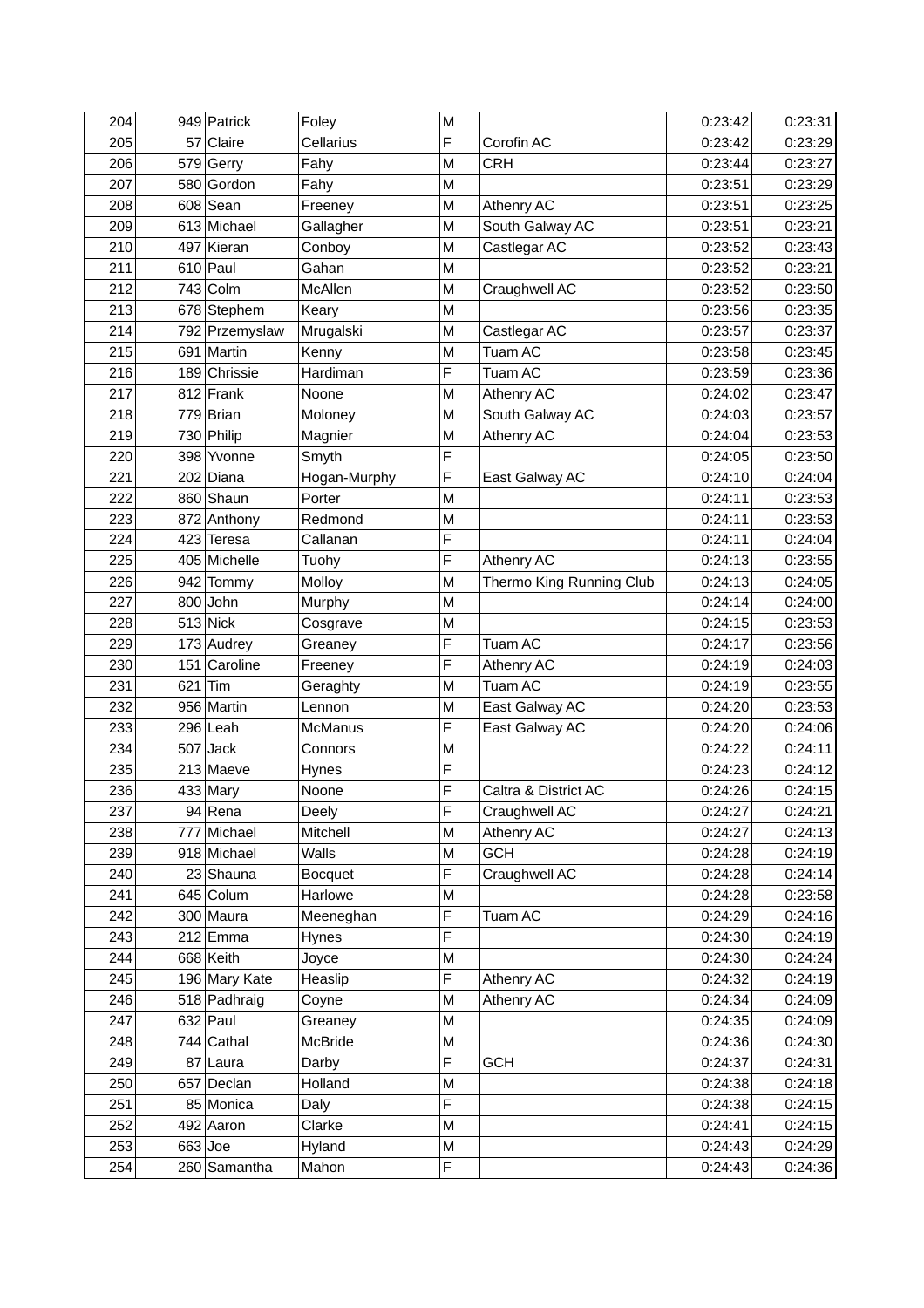| 255 |          | 80 Cathriona   | Cronin           | F | Athenry AC                   | 0:24:45 | 0:24:23 |
|-----|----------|----------------|------------------|---|------------------------------|---------|---------|
| 256 |          | $659$ Tom      | <b>Hopkins</b>   | M | Tuam AC                      | 0:24:45 | 0:24:42 |
| 257 |          | 347 Dympna     | O'Dea            | F |                              | 0:24:45 | 0:24:28 |
| 258 |          | $667$ Neil     | Johnson          | М | <b>GCH</b>                   | 0:24:46 | 0:24:36 |
| 259 |          | 532 Declan     | Curtin           | M |                              | 0:24:46 | 0:24:37 |
| 260 |          | 605 Patrick    | Forde            | M | Athenry AC                   | 0:24:47 | 0:24:35 |
| 261 |          | 464 Daniel     | <b>Broderick</b> | M | Athenry AC                   | 0:24:47 | 0:24:09 |
| 262 |          | $913$ Gerry    | Treacy           | M | Craughwell AC                | 0:24:50 | 0:24:47 |
| 263 |          | 142 Dolores    | Foley            | F | Galway Meet & Train          | 0:24:51 | 0:24:40 |
| 264 |          | $265$ Julia    | Mangan           | F |                              | 0:24:52 | 0:24:42 |
| 265 |          | 590 Jamie      | Feely            | M |                              | 0:24:53 | 0:24:24 |
| 266 |          | 824 Shane      | O'Brien          | M | <b>CRH</b>                   | 0:24:54 | 0:24:32 |
| 267 |          | 246 Donna      | Lane             | F | Athenry AC                   | 0:24:54 | 0:24:39 |
| 268 |          | 544 Aidan      | Devine           | M | <b>GCH</b>                   | 0:24:55 | 0:24:38 |
| 269 |          | $584$ Tom      | Fallon           | Μ | <b>CRH</b>                   | 0:24:56 | 0:24:19 |
| 270 |          | 344 Bernadette | O'Connor         | F |                              | 0:24:58 | 0:24:37 |
| 271 |          | $833$ Rory     | O'Connor         | M | Tuam AC                      | 0:24:59 | 0:24:50 |
| 272 |          | 78 Orlaith     | Cormican         | F |                              | 0:25:01 | 0:24:43 |
| 273 |          | $452$ Paul     | Anglim           | М |                              | 0:25:01 | 0:24:53 |
| 274 | $461$ TJ |                | <b>Breen</b>     | М |                              | 0:25:01 | 0:24:57 |
| 275 |          | $623$ Frank    | Gilmore          | M | Castlegar AC                 | 0:25:03 | 0:24:44 |
| 276 |          | 244 Cathy      | Kyne             | F |                              | 0:25:05 | 0:24:41 |
| 277 |          | $569$ Sean     | Duggan           | М |                              | 0:25:05 | 0:24:50 |
| 278 |          | 628 Killian    | Gottsche         | М |                              | 0:25:05 | 0:24:58 |
| 279 |          | 95 Michelle    | DeJesus          | F |                              | 0:25:06 | 0:24:56 |
| 280 |          | $383$ Mary     | Ryan             | F |                              | 0:25:07 | 0:24:42 |
| 281 |          | $555$ Tim      | Donnellan        | M | <b>GCH</b>                   | 0:25:07 | 0:24:52 |
| 282 |          | 936 Gerry      | Woods            | М |                              | 0:25:07 | 0:24:52 |
| 283 |          | $587$ Noel     | Farrell          | М | Loughrea AC                  | 0:25:10 | 0:24:58 |
| 284 |          | 45 Antoinette  | Canavan          | F |                              | 0:25:11 | 0:24:55 |
| 285 |          | 338 Blaithin   | O'Brien          | F | <b>CRH</b>                   | 0:25:13 | 0:24:52 |
| 286 |          | 714 Sebastien  | Locteau          | M | Craughwell AC                | 0:25:13 | 0:25:01 |
| 287 |          | 161 Sharon     | Gibsey           | F |                              | 0:25:13 | 0:25:01 |
| 288 |          | 889 Michael    | Scarry           | M |                              | 0:25:14 | 0:24:40 |
| 289 |          | 510 Thomas     | Corcoran         | М |                              | 0:25:14 | 0:24:46 |
| 290 |          | $900$ John     | Stanford         | Μ | South Galway AC              | 0:25:17 | 0:25:17 |
| 291 |          | $156$ Linda    | Garvey           | F |                              | 0:25:18 | 0:25:02 |
| 292 |          | 86 Elisha      | Daniels          | F | Craughwell AC                | 0:25:19 | 0:25:10 |
| 293 |          | 304 Bernie     | Molloy           | F | Athenry AC                   | 0:25:19 | 0:24:58 |
| 294 |          | 168 Fionnuala  | Ginty            | F |                              | 0:25:21 | 0:25:11 |
| 295 |          | 75 Veronica    | Connolly         | F | St James AC                  | 0:25:21 | 0:25:05 |
| 296 |          | 818 Micheal    | O Domhaill       | M |                              | 0:25:22 | 0:25:12 |
| 297 |          | $167$ rita     | gilmore          | F | Athenry AC                   | 0:25:25 | 0:25:06 |
| 298 |          | 653 Alphonsus  | Heneghan         | M | Athenry AC                   | 0:25:25 | 0:25:06 |
| 299 |          | 675 Shane      | Keane            | Μ | East Galway AC               | 0:25:25 | 0:25:00 |
| 300 |          | 126 Maeve      | Farragher        | F |                              | 0:25:26 | 0:25:01 |
| 301 |          | $154$ Brid     | Galvin           | F | <b>Galway Triathlon Club</b> | 0:25:26 | 0:25:20 |
| 302 |          | 922 Seamus     | Walsh            | M |                              | 0:25:32 | 0:25:12 |
| 303 |          | $589$ John     | Fawl             | М | Ballinasloe & District AC    | 0:25:33 | 0:25:00 |
| 304 |          | $301$ Cathy    | Melia            | F | Athenry AC                   | 0:25:37 | 0:24:59 |
| 305 |          | 258 Fiona      | Lyons            | F |                              | 0:25:37 | 0:25:18 |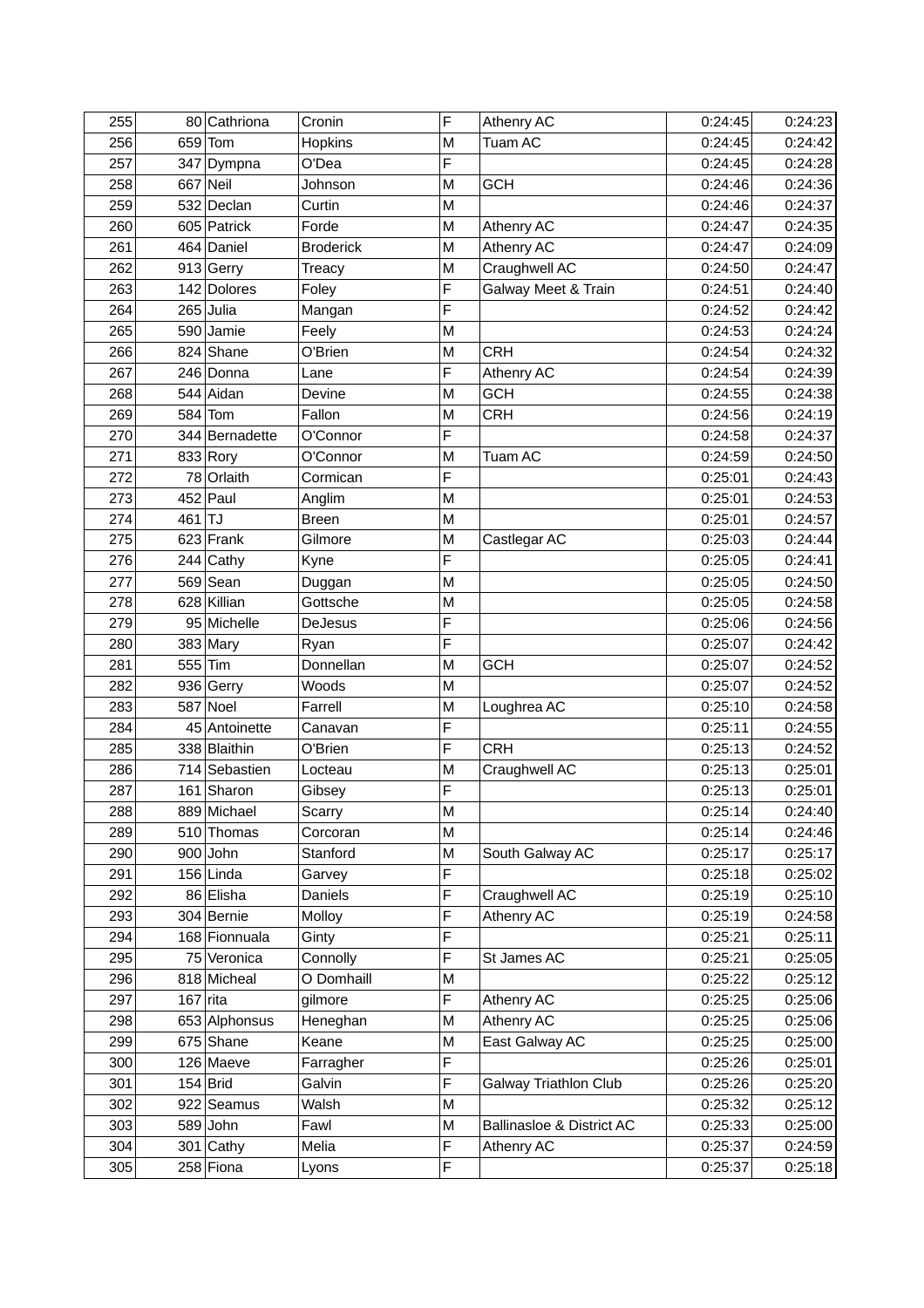| 306 | 680 David     | Kelly         | M | South Galway AC           | 0:25:37 | 0:24:59 |
|-----|---------------|---------------|---|---------------------------|---------|---------|
| 307 | 820 Reamonn   | O Flatharta   | M |                           | 0:25:39 | 0:25:27 |
| 308 | 319 Aoife     | Mullane       | F | Craughwell AC             | 0:25:40 | 0:25:17 |
| 309 | 458 Kevin     | <b>Bonner</b> | M | <b>GCH</b>                | 0:25:42 | 0:25:02 |
| 310 | 677 Robert    | Keary         | M | Loughrea AC               | 0:25:43 | 0:25:16 |
| 311 | 822 Colm      | O Maille      | M | <b>GCH</b>                | 0:25:44 | 0:25:22 |
| 312 | 271 Kathleen  | Mc Donnell    | F |                           | 0:25:46 | 0:25:21 |
| 313 | 867 Michael   | Quinn         | M |                           | 0:25:49 | 0:25:20 |
| 314 | $150$ Lorna   | Freeman       | F | Athenry AC                | 0:25:50 | 0:25:33 |
| 315 | 155 Naomi     | Galvin        | F | <b>Tullamore Harriers</b> | 0:25:50 | 0:25:28 |
| 316 | $231$ Sheila  | Kelly         | F | Athenry AC                | 0:25:51 | 0:25:37 |
| 317 | 327 Ciara     | Ni Choirbin   | F | Castlegar AC              | 0:25:51 | 0:25:20 |
| 318 | 961 Brendan   | Treacy        | M | Craughwell AC             | 0:25:54 | 0:25:36 |
| 319 | 762 Martin    | McGrath       | M | Athenry AC                | 0:25:55 | 0:25:31 |
| 320 | $671$ Mark    | Keane         | M | East Galway AC            | 0:25:56 | 0:25:31 |
| 321 | 134 Caroline  | Flaherty      | F | <b>CRH</b>                | 0:25:59 | 0:25:54 |
| 322 | 89 Caitriona  | Davin         | F | <b>CRH</b>                | 0:25:59 | 0:25:53 |
| 323 | 209 Jackie    | Hurley        | F | Athenry AC                | 0:26:02 | 0:25:47 |
| 324 | $125$ Irene   | Fallon        | F | Craughwell AC             | 0:26:02 | 0:25:36 |
| 325 | 865 John      | Quinlivan     | M | Maree AC                  | 0:26:02 | 0:25:56 |
| 326 | 662 Gerry     | Hurley        | M |                           | 0:26:03 | 0:25:48 |
| 327 | $429$ Rita    | Loughrey      | F | Caltra & District AC      | 0:26:03 | 0:25:39 |
| 328 | 320 Karen     | Murphy        | F |                           | 0:26:04 | 0:25:53 |
| 329 | 631 Kenneth   | Greaney       | M |                           | 0:26:05 | 0:25:52 |
| 330 | $181$ Laoise  | Hand          | F | Castlegar AC              | 0:26:09 | 0:25:46 |
| 331 | $18$ Carmel   | Bergin        | F | South Galway AC           | 0:26:09 | 0:25:51 |
| 332 | 49 Marita     | Carolan       | F | Craughwell AC             | 0:26:09 | 0:26:03 |
| 333 | $436$ Rita    | Moore         | F |                           | 0:26:12 | 0:25:51 |
| 334 | 791 Michael   | Moran         | M | Loughrea AC               | 0:26:12 | 0:26:10 |
| 335 | 582 Tony      | Fahy          | M | <b>GCH</b>                | 0:26:14 | 0:26:02 |
| 336 | $190$ Tracy   | Harney        | F | SRL AC                    | 0:26:14 | 0:26:03 |
| 337 | 267 Claudia   | Matsumoto     | F | Castlegar AC              | 0:26:15 | 0:25:41 |
| 338 | 294 Audrey    | McMahon       | F | Loughrea AC               | 0:26:20 | 0:26:08 |
| 339 | $552$ Tony    | Dolan         | M |                           | 0:26:21 | 0:25:50 |
| 340 | 280 Catherine | McEnery       | F |                           | 0:26:21 | 0:26:10 |
| 341 | $926$ Ray     | Ward          | M |                           | 0:26:22 | 0:26:11 |
| 342 | 359 Aisling   | O'Sullivan    | F |                           | 0:26:24 | 0:26:06 |
| 343 | 887 Aonghus   | Sammin        | M | <b>GCH</b>                | 0:26:25 | 0:26:02 |
| 344 | 864 Emmet     | Queenan       | M |                           | 0:26:25 | 0:26:13 |
| 345 | 496 Dermot    | Comerford     | M |                           | 0:26:25 | 0:25:53 |
| 346 | $501$ Marc    | Connaughton   | M |                           | 0:26:26 | 0:24:45 |
| 347 | 325 Michelle  | Naughton      | F |                           | 0:26:27 | 0:26:11 |
| 348 | 849 Garret    | O'Neill       | M | Athenry AC                | 0:26:28 | 0:26:01 |
| 349 | 390 Patricia  | Sheppard      | F | Castlegar AC              | 0:26:29 | 0:26:15 |
| 350 | $891$ John    | Scroope       | M |                           | 0:26:32 | 0:26:00 |
| 351 | $141$  Laura  | Folan         | F |                           | 0:26:32 | 0:26:00 |
| 352 | 290 Eleanor   | McIntyre      | F |                           | 0:26:32 | 0:25:14 |
| 353 | 198 Marie     | Hennelly      | F |                           | 0:26:33 | 0:26:12 |
| 354 | 302 Caroline  | Mitchell      | F | Athenry AC                | 0:26:37 | 0:26:22 |
| 355 | $257$ Anne    | Lyng          | F | Athenry AC                | 0:26:38 | 0:26:21 |
| 356 | 400 Lorraine  | Stenson       | F | Galway Triathlon Club     | 0:26:39 | 0:26:18 |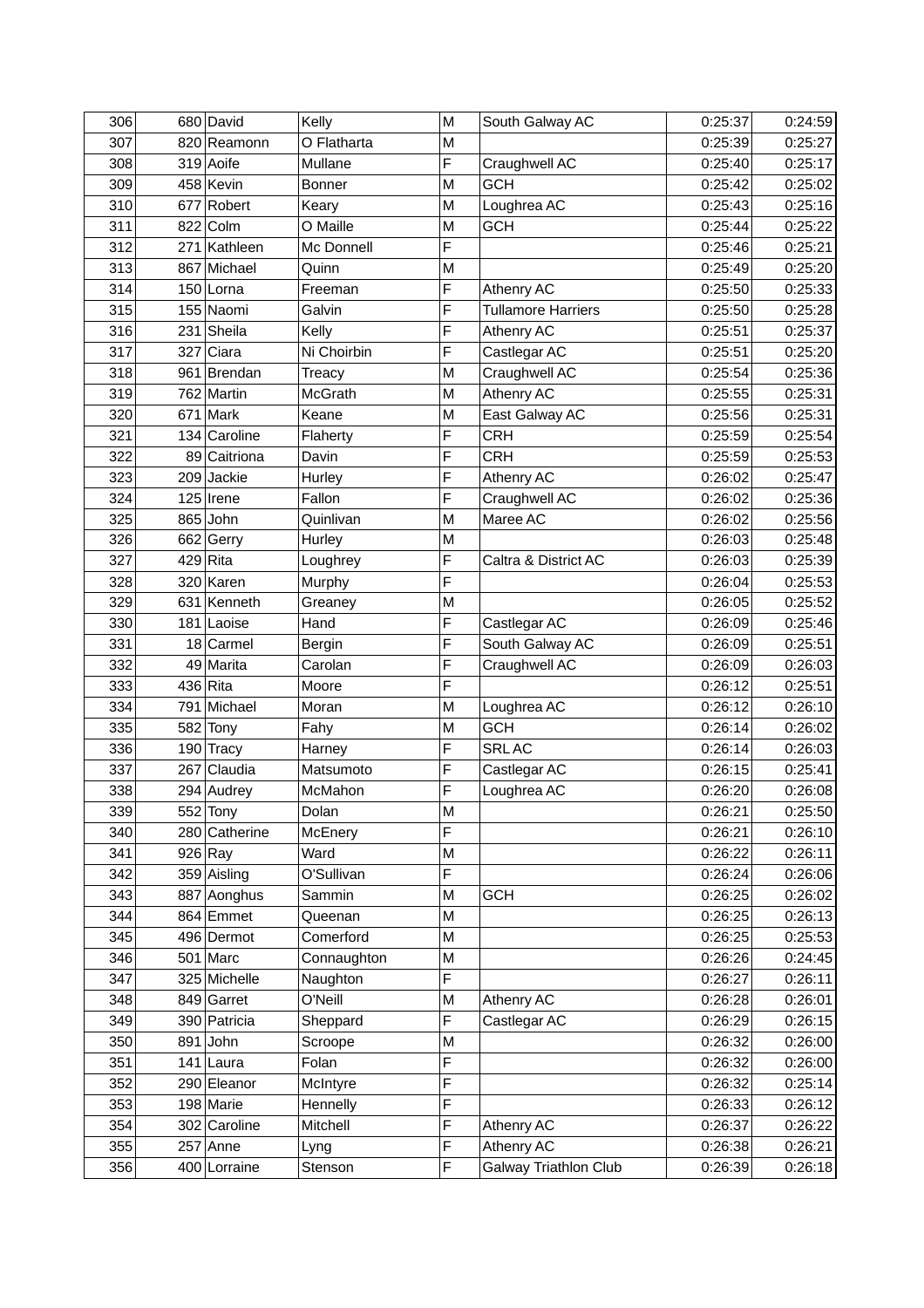| 357 |         | $101$ Aine           | Dillon         | F            | South Galway AC                | 0:26:40 | 0:26:02 |
|-----|---------|----------------------|----------------|--------------|--------------------------------|---------|---------|
| 358 |         | $465$ Dave           | <b>Browne</b>  | M            | <b>UBFit</b>                   | 0:26:41 | 0:26:10 |
| 359 |         | 370 Christina        | Quinn          | F            |                                | 0:26:42 | 0:26:30 |
| 360 |         | 670 Brendan          | Keane          | M            |                                | 0:26:44 | 0:26:24 |
| 361 |         | 59 Marie             | Clarke         | F            | <b>CRH</b>                     | 0:26:44 | 0:26:37 |
| 362 |         | 705 Stephen          | Lawless        | M            |                                | 0:26:45 | 0:26:11 |
| 363 |         | 411 Anne-Marie       | Walsh          | F            |                                | 0:26:46 | 0:26:31 |
| 364 |         | 90 Gearoidin         | De Bhailis     | F            |                                | 0:26:46 | 0:26:23 |
| 365 |         | 312 Siobhan          | Mooney         | F            | <b>GCH</b>                     | 0:26:47 | 0:26:34 |
| 366 |         | 11 Martina           | Acton          | F            | GCH                            | 0:26:48 | 0:26:44 |
| 367 |         | 588 Shane            | Farrell        | M            |                                | 0:26:49 | 0:26:32 |
| 368 |         | $421$ Ellen          | Woods          | F            |                                | 0:26:50 | 0:26:35 |
| 369 |         | $697$ Brian          | King           | M            |                                | 0:26:50 | 0:26:30 |
| 370 |         | 836 Kevin            | O'Dea          | M            | <b>CRH</b>                     | 0:26:51 | 0:26:50 |
| 371 |         | $278$ Orla           | McDermott      | F            | <b>Predator Triathlon Club</b> | 0:26:51 | 0:26:37 |
| 372 |         | $553$ James          | Donnellan      | M            | <b>HPE Running Club</b>        | 0:26:52 | 0:26:28 |
| 373 |         | 217 Noelle           | Jones          | F            |                                | 0:26:55 | 0:26:34 |
| 374 |         | $778$ Tom            | Mitchell       | M            |                                | 0:27:00 | 0:26:24 |
| 375 |         | $148$ Grainne        | Forde          | F            |                                | 0:27:01 | 0:26:40 |
| 376 |         | 166 Emily            | Gillon         | F            | <b>Tuam AC</b>                 | 0:27:03 | 0:26:48 |
| 377 |         | $184$ Carmel         | Hannon         | F            |                                | 0:27:08 | 0:26:45 |
| 378 |         | 50 Siobhan           | Carolan        | F            |                                | 0:27:08 | 0:26:46 |
| 379 |         | 207 Rebecca          | Horgan         | F            |                                | 0:27:08 | 0:26:36 |
| 380 |         | 385 Helena           | Scannell       | F            | <b>GCH</b>                     | 0:27:08 | 0:26:37 |
| 381 |         | 131 Colette          | Finneran       | F            |                                | 0:27:09 | 0:26:52 |
| 382 |         | $147$ Claire         | Forde          | F            | Athenry AC                     | 0:27:14 | 0:26:54 |
| 383 |         | $297$ Mary           | <b>McManus</b> | F            | East Galway AC                 | 0:27:17 | 0:26:54 |
| 384 |         | 68 Emma              | Colleran       | F            | <b>GCH</b>                     | 0:27:18 | 0:26:53 |
| 385 |         | $601$ Joe            | Folan          | M            | Castlegar AC                   | 0:27:19 | 0:26:52 |
| 386 |         | $406$ Dee            | Twomey         | F            |                                | 0:27:21 | 0:26:49 |
| 387 |         | 543 Kevin            | Devane         | M            | Athenry AC                     | 0:27:24 | 0:26:59 |
| 388 |         | 178 Donna            | Hallinan       | F            |                                | 0:27:27 | 0:27:14 |
| 389 |         | 208 Marie            | Howley         | F            | Tuam AC                        | 0:27:28 | 0:27:04 |
| 390 |         | $939$ <sub>Ray</sub> | Connelly       | $\mathsf{M}$ | Thermo King Running Club       | 0:27:29 | 0:27:08 |
| 391 |         | 56 Brenda            | Cawley         | F            |                                | 0:27:30 | 0:27:22 |
| 392 |         | $170$ Helena         | Gordon         | F            |                                | 0:27:30 | 0:27:12 |
| 393 |         | 22 Evelyn            | Birmingham     | F            |                                | 0:27:31 | 0:26:59 |
| 394 |         | 711 Sylvester        | Lenihan        | M            |                                | 0:27:32 | 0:27:12 |
| 395 |         | $404$ Aoife          | Tuohy          | F            | Athenry AC                     | 0:27:34 | 0:27:15 |
| 396 |         | 72 Nuala             | Connaughton    | F            |                                | 0:27:38 | 0:27:29 |
| 397 |         | $307$ Gail           | Molloy         | F            | Corofin AC                     | 0:27:39 | 0:27:23 |
| 398 | 336 Liz |                      | Noone          | F            |                                | 0:27:39 | 0:27:29 |
| 399 |         | $495$ Jim            | Cloonan        | M            | Athenry AC                     | 0:27:40 | 0:27:10 |
| 400 |         | 756 Michael          | McDonagh       | M            |                                | 0:27:41 | 0:27:14 |
| 401 |         | $194$ Mary           | Healy          | F            |                                | 0:27:42 | 0:27:19 |
| 402 |         | $911$ Alan           | Treacy         | M            | Athenry AC                     | 0:27:47 | 0:27:19 |
| 403 |         | 298 Martina          | McShane        | F            | Corofin AC                     | 0:27:48 | 0:27:33 |
| 404 |         | $341$ Emer           | O'Byrne        | F            | <b>GCH</b>                     | 0:27:53 | 0:27:40 |
| 405 |         | 65 Niamh             | Coffey         | F            |                                | 0:27:56 | 0:27:28 |
| 406 |         | $571$ Frank          | Dunleavy       | M            |                                | 0:27:58 | 0:27:26 |
| 407 |         | 61 Siobhan           | Cleary-Mannion | F            | Loughrea AC                    | 0:27:59 | 0:27:41 |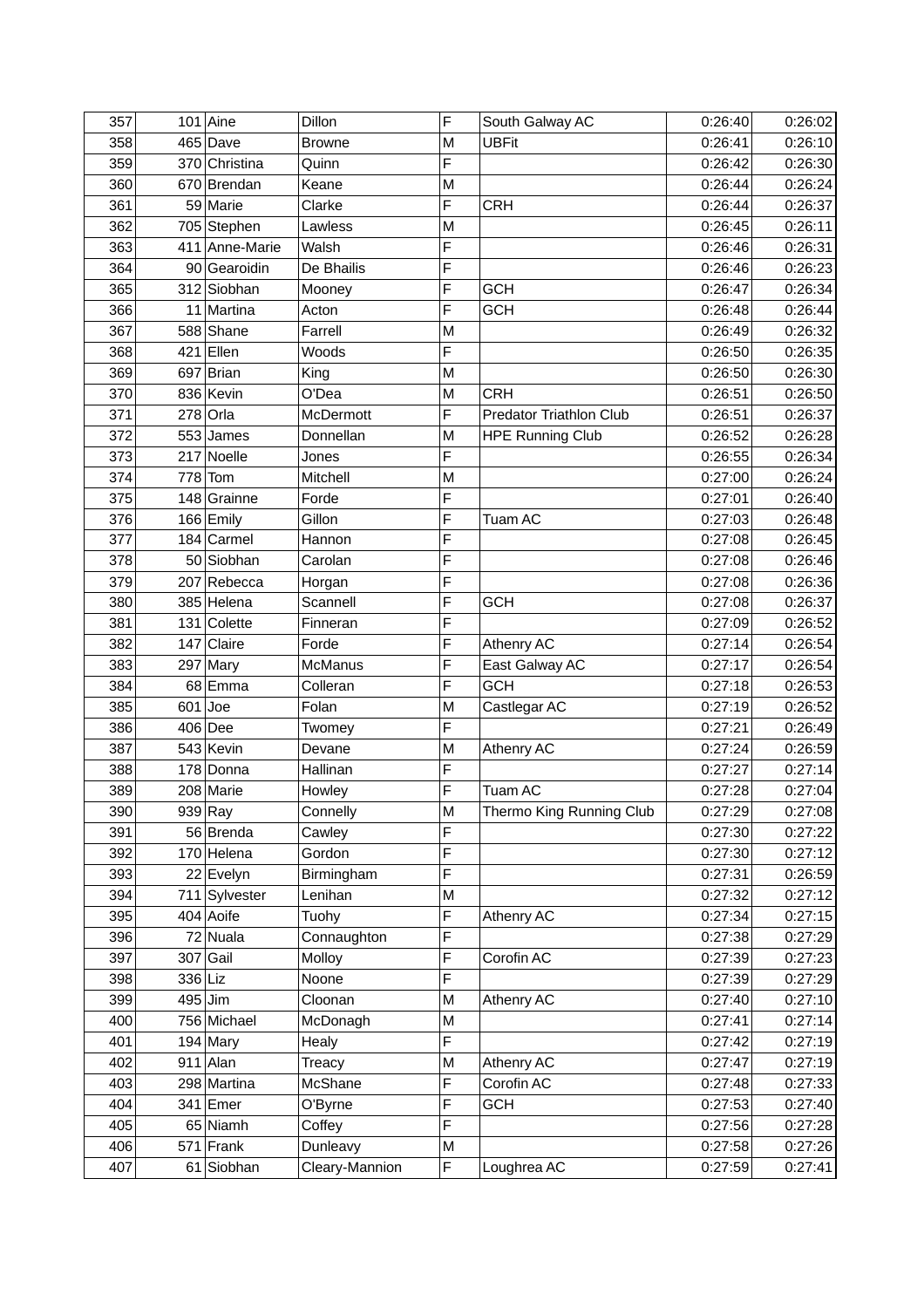| 408 | 934 Michael    | Whyte       | M |                                | 0:28:00 | 0:27:36 |
|-----|----------------|-------------|---|--------------------------------|---------|---------|
| 409 | 524 James      | Crowe       | M |                                | 0:28:00 | 0:27:36 |
| 410 | 97 Claire      | Dempsey     | F |                                | 0:28:00 | 0:27:21 |
| 411 | 399 Patricia   | Staunton    | F |                                | 0:28:01 | 0:27:26 |
| 412 | $915$ Declan   | Varley      | M | <b>CRH</b>                     | 0:28:04 | 0:27:48 |
| 413 | $761$ Brian    | McGee       | M |                                | 0:28:07 | 0:27:40 |
| 414 | $703$ Gerry    | Larkin      | M |                                | 0:28:08 | 0:27:49 |
| 415 | 105 Yvonne     | Dolan       | F |                                | 0:28:08 | 0:27:43 |
| 416 | 426 Michelle   | Ryan        | F | Caltra & District AC           | 0:28:08 | 0:27:44 |
| 417 | 171 Sharon     | Gordon      | F |                                | 0:28:09 | 0:27:47 |
| 418 | 60 Nicola      | Cleary      | F |                                | 0:28:10 | 0:27:52 |
| 419 | 427 Siobhan    | Flaherty    | F | Caltra & District AC           | 0:28:10 | 0:27:59 |
| 420 | $718$ Noel     | Lowry       | M |                                | 0:28:11 | 0:27:33 |
| 421 | $567$ Cathal   | Duffy       | M | Athenry AC                     | 0:28:13 | 0:27:47 |
| 422 | 293 Roisin     | McLoughlin  | F |                                | 0:28:13 | 0:27:50 |
| 423 | $274$ Una      | McCarthy    | F | <b>GCH</b>                     | 0:28:14 | 0:27:43 |
| 424 | 62 Aisling     | Coen        | F |                                | 0:28:15 | 0:27:47 |
| 425 | $600$ Brian    | Flherty     | M |                                | 0:28:15 | 0:27:35 |
| 426 | 360 Brid       | O'Sullivan  | F | Craughwell AC                  | 0:28:15 | 0:28:12 |
| 427 | 403 Elaine     | Treacy      | F | Athenry AC                     | 0:28:17 | 0:27:50 |
| 428 | 912 Fergus     | Treacy      | M | Craughwell AC                  | 0:28:17 | 0:27:51 |
| 429 | 346 Niamh      | O'Connor    | F |                                | 0:28:18 | 0:27:46 |
| 430 | 84 Majella     | Cummins     | F | Athenry AC                     | 0:28:22 | 0:27:52 |
| 431 | 713 Matthew    | Linehan     | M |                                | 0:28:24 | 0:28:14 |
| 432 | $277$ Helen    | McDermott   | F | <b>Predator Triathlon Club</b> | 0:28:25 | 0:27:52 |
| 433 | $430$ Mary     | McLoughlin  | F | Caltra & District AC           | 0:28:26 | 0:28:01 |
| 434 | $112$ Irene    | Duane       | F |                                | 0:28:26 | 0:27:56 |
| 435 | $193$ Emma     | Hawkes      | F | Loughrea AC                    | 0:28:28 | 0:28:12 |
| 436 | 96 Corina      | Delaney     | F |                                | 0:28:30 | 0:28:00 |
| 437 | 835 James      | O'Dea       | M |                                | 0:28:32 | 0:28:03 |
| 438 | $753$ Brian    | McDonagh    | M |                                | 0:28:34 | 0:28:16 |
| 439 | 12 Deirdre     | Allen       | F | Corofin AC                     | 0:28:36 | 0:28:20 |
| 440 | 394 Niamh      | Slattery    | F | Predator Triathlon Club        | 0:28:37 | 0:28:09 |
| 441 | 313 Anne Marie | Moore       | F |                                | 0:28:37 | 0:28:08 |
| 442 | $200$ Anne     | Higgins     | F |                                | 0:28:38 | 0:28:25 |
| 443 | 210 Marina     | Hussey      | F | Tuam AC                        | 0:28:40 | 0:28:08 |
| 444 | $309$ Sarah    | Molloy      | F |                                | 0:28:41 | 0:28:24 |
| 445 | 74 Marie       | Conneely    | F | Castlegar AC                   | 0:28:42 | 0:28:10 |
| 446 | 120 Grainne    | Engels      | F |                                | 0:28:42 | 0:28:12 |
| 447 | 242 Assumpta   | King        | F | Athenry AC                     | 0:28:45 | 0:28:13 |
| 448 | 829 David      | O'Connor    | M | Craughwell AC                  | 0:28:49 | 0:28:30 |
| 449 | 122 Caroline   | Fahy        | F | Castlegar AC                   | 0:28:51 | 0:28:38 |
| 450 | 133 Olivia     | Fitzpatrick | F |                                | 0:28:53 | 0:28:16 |
| 451 | $160$  Leona   | Gibbons     | F |                                | 0:28:53 | 0:28:16 |
| 452 | $235$ Jayne    | Killian     | F | <b>GCH</b>                     | 0:28:54 | 0:28:23 |
| 453 | 701 Michael    | Langan      | M |                                | 0:29:01 | 0:28:41 |
| 454 | $187$ Aishling | Hanrahan    | F | Loughrea AC                    | 0:29:03 | 0:28:46 |
| 455 | $685$ John     | Kelly       | M |                                | 0:29:04 | 0:28:35 |
| 456 | 232 Bernie     | Kenny       | F |                                | 0:29:05 | 0:28:38 |
| 457 | $310$ Julie    | Monaghan    | F |                                | 0:29:05 | 0:28:41 |
| 458 | $342$ Ria      | O'Callaghan | F | Loughrea AC                    | 0:29:07 | 0:28:33 |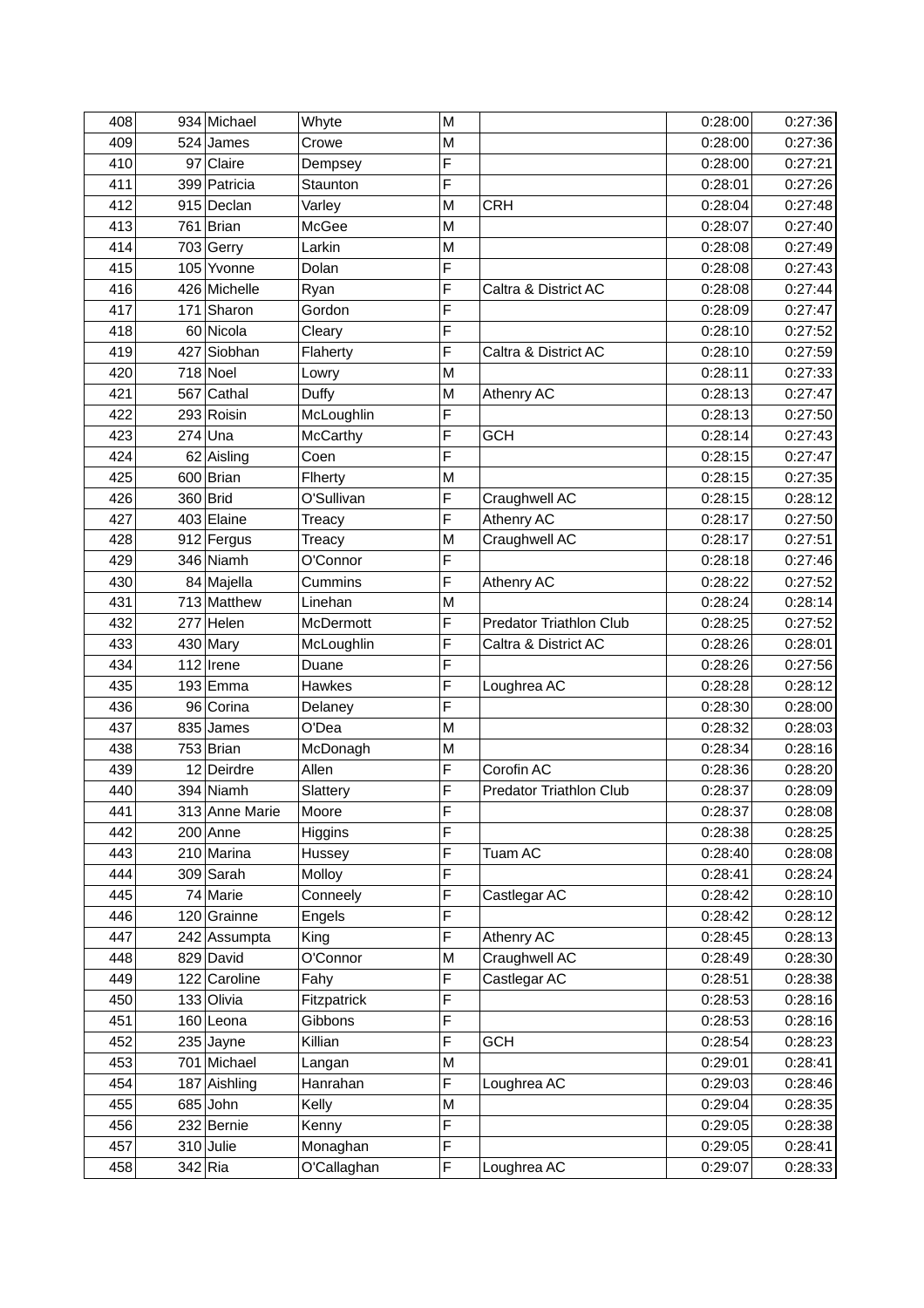| 459 |           | $283$ Helen   | McGlynn        | F              | Castlegar AC                  | 0:29:07 | 0:28:24 |
|-----|-----------|---------------|----------------|----------------|-------------------------------|---------|---------|
| 460 |           | 794 Fergus    | <b>Mullins</b> | M              | Athenry AC                    | 0:29:08 | 0:28:33 |
| 461 |           | $534$ Tony    | Daley          | M              | Athenry AC                    | 0:29:08 | 0:28:32 |
| 462 |           | 91 Niamh      | De Paor        | F              |                               | 0:29:09 | 0:28:50 |
| 463 |           | $64$ Olivia   | Coen           | F              |                               | 0:29:12 | 0:29:01 |
| 464 |           | $220$ Sarah   | Jordan         | F              |                               | 0:29:22 | 0:29:12 |
| 465 |           | 616 Brendan   | Gamble         | M              |                               | 0:29:24 | 0:29:14 |
| 466 |           | $240$ Fiona   | Kilroy         | F              |                               | 0:29:25 | 0:29:08 |
| 467 |           | 40 Lorna      | Cahill         | F              |                               | 0:29:32 | 0:28:58 |
| 468 |           | $712$ Shane   | Lennon         | M              |                               | 0:29:32 | 0:29:06 |
| 469 |           | 326 Sharyn    | Nee            | F              |                               | 0:29:32 | 0:29:05 |
| 470 |           | 672 Martin    | Keane          | M              | Athenry AC                    | 0:29:37 | 0:29:27 |
| 471 |           | 432 Anita     | O'Shaughnessy  | F              | Caltra & District AC          | 0:29:39 | 0:29:28 |
| 472 |           | $204$ Una     | Holland        | F              |                               | 0:29:41 | 0:29:13 |
| 473 |           | 98 Fiona      | Dempsey        | F              | <b>CRH</b>                    | 0:29:47 | 0:29:17 |
| 474 |           | 192 Olivia    | Havil          | F              |                               | 0:29:48 | 0:29:12 |
| 475 |           | $622$ Derek   | Gill           | M              |                               | 0:29:50 | 0:29:29 |
| 476 |           | $506$ Noel    | Connolly       | M              | St James AC                   | 0:29:52 | 0:29:36 |
| 477 |           | $218$ Edel    | Jordan         | F              | East Galway AC                | 0:29:53 | 0:29:14 |
| 478 |           | 352 Eileen    | O'Hara         | F              |                               | 0:29:53 | 0:29:29 |
| 479 |           | 363 Catriona  | Patterson      | F              |                               | 0:29:57 | 0:29:33 |
| 480 |           | 640 Declan    | Hanniffy       | M              |                               | 0:30:00 | 0:28:56 |
| 481 |           | 388 Claire    | Shanahan       | F              |                               | 0:30:01 | 0:29:40 |
| 482 |           | 877 Bradley   | Rowles         | M              |                               | 0:30:04 | 0:29:40 |
| 483 |           | 177 Eadaoin   | Guilfoyle      | F              |                               | 0:30:04 | 0:29:53 |
| 484 |           | 172 Helena    | Gorman         | F              | Craughwell AC                 | 0:30:06 | 0:29:39 |
| 485 |           | $264$ Jane    | Mangan         | F              | Athenry AC                    | 0:30:09 | 0:29:40 |
| 486 | $215$ Liz |               | Jennings       | F              |                               | 0:30:14 | 0:29:40 |
| 487 |           | $431$ Brid    | Kilgannon      | F              | Caltra & District AC          | 0:30:14 | 0:29:49 |
| 488 |           | $328$ Sile    | Ni Chonghaile  | F              |                               | 0:30:14 | 0:29:55 |
| 489 |           | 379 Sandra    | Rushe          | F              | <b>Barnaderg Road Runners</b> | 0:30:15 | 0:29:44 |
| 490 |           | 149 Sinead    | Francis        | F              |                               | 0:30:18 | 0:29:56 |
| 491 |           | 908 Conor     | Tannian        | M              |                               | 0:30:19 | 0:30:06 |
| 492 |           | $13$ Gabriela | Aumayr         | $\overline{F}$ | <b>HPE Running Club</b>       | 0:30:19 | 0:29:46 |
| 493 |           | $176$ Carol   | Guilfoyle      | F              |                               | 0:30:20 | 0:29:46 |
| 494 |           | 842 Cormac    | O'Keeffe       | M              |                               | 0:30:22 | 0:29:48 |
| 495 |           | $237$ Niamh   | Killilea       | F              |                               | 0:30:24 | 0:29:49 |
| 496 |           | $259$ Nora    | Maher          | F              | Loughrea AC                   | 0:30:24 | 0:29:49 |
| 497 |           | $69$ Cathy    | Connaughton    | F              | Corofin AC                    | 0:30:26 | 0:30:00 |
| 498 |           | $435$ Julie   | Gallagher      | F              | Craughwell AC                 | 0:30:27 | 0:29:57 |
| 499 |           | 393 Siobhan   | Silke          | F              |                               | 0:30:27 | 0:30:01 |
| 500 |           | $810$ Enda    | Nolan          | M              |                               | 0:30:28 | 0:30:01 |
| 501 |           | $827$ Tony    | O'Callaghan    | M              |                               | 0:30:28 | 0:29:52 |
| 502 |           | 284 Aishling  | McGrath        | F              | Craughwell AC                 | 0:30:34 | 0:30:09 |
| 503 |           | 643 Michael   | Hannon         | M              |                               | 0:30:34 | 0:29:58 |
| 504 |           | 73 Bernadette | Conneely       | F              |                               | 0:30:36 | 0:30:15 |
| 505 |           | 443 Marie     | Callanan       | F              |                               | 0:30:38 | 0:30:09 |
| 506 |           | 282 Marie     | McGee          | F              |                               | 0:30:42 | 0:30:14 |
| 507 |           | $216$ Riona   | Johnson        | F              |                               | 0:30:44 | 0:30:15 |
| 508 |           | 648 Padraig   | Headd          | M              | Loughrea AC                   | 0:30:45 | 0:30:09 |
| 509 |           | $249$ Elaine  | Leavy          | F              |                               | 0:30:45 | 0:30:21 |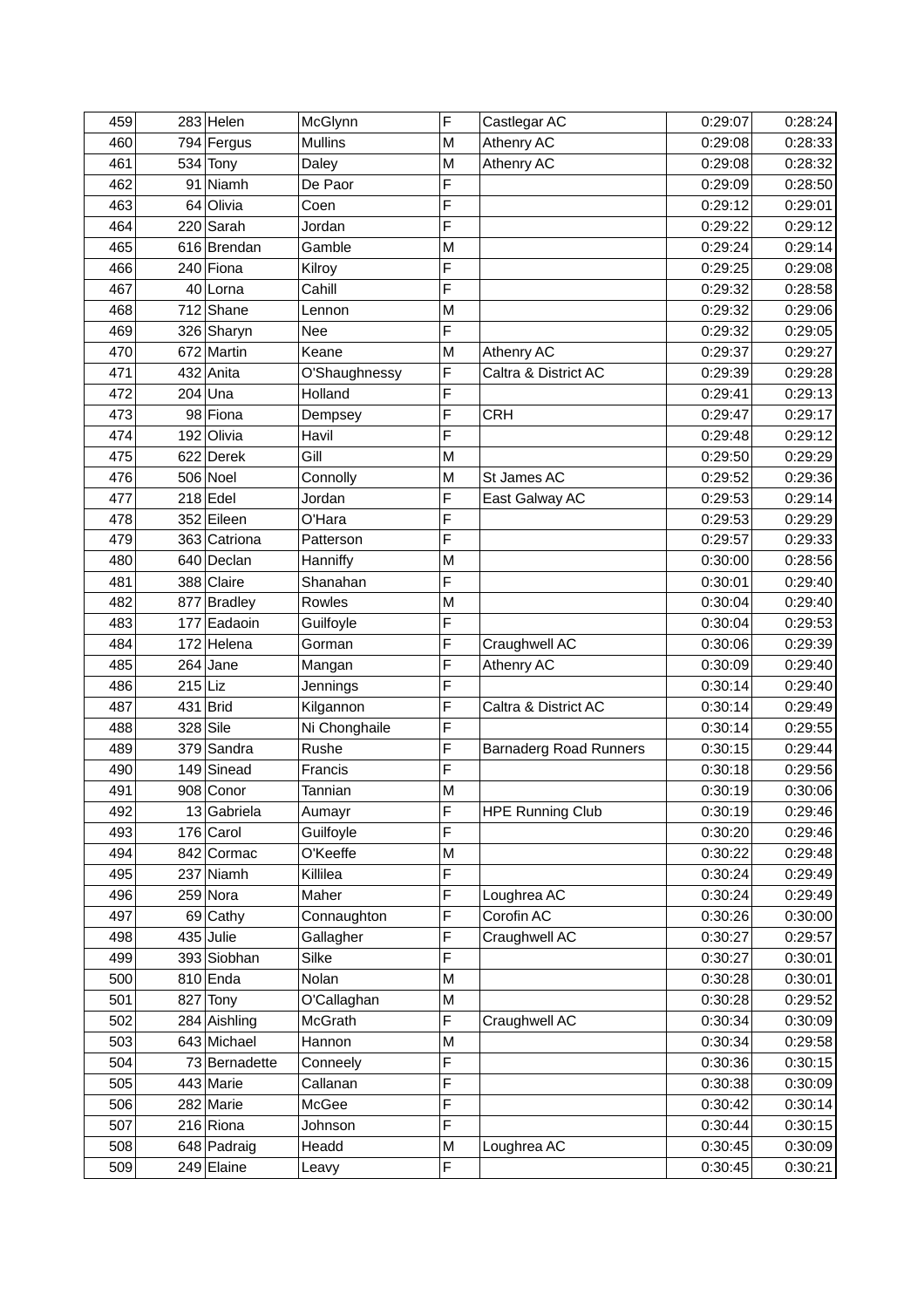| $801$ Niall<br>511<br>Murphy<br>0:30:48<br>M<br>F<br>512<br>182 Laura<br>Hanley<br>0:30:50<br>F<br>238 Sinead<br>Killilea<br>0:30:52<br>513<br>F<br>514<br>335 Marieta<br>Nolan<br>Tuam AC<br>0:30:53<br>F<br>425 Anita<br>0:30:55<br>515<br>Donoghue<br>516<br><b>Beirne</b><br>0:30:58<br>456 Vinny<br>M<br>F<br>Golz<br>517<br>$169$ Luisa<br>0:31:05<br>F<br>518<br>70 Helen<br>Connaughton<br>0:31:06<br>F<br>88 Linda<br>519<br>0:31:07<br>Davey<br>F<br>520<br>129 Siobhan<br><b>GCH</b><br>Finn<br>0:31:08<br>F<br>299 Mairead<br>521<br>Meade<br>Athenry AC<br>0:31:09<br>F<br>522<br>21 Monika<br>Thermo King Running Club<br>0:31:10<br>Biezunska<br>F<br>Loughrea AC<br>523<br>369 Bernie<br>0:31:11<br>Quinn<br>F<br>524<br>Craughwell AC<br>396 Valerie<br>Slattery<br>0:31:11<br>F<br>525<br>$358$ Mary<br>O'Reilly<br>0:31:13<br>F<br>322 Tracey<br>0:31:15<br>526<br>Murphy<br>F<br>527<br>99 Yvonne<br>0:31:17<br>Dempsey<br>F<br>528<br>19 Eithne<br>Bermingham<br>South Galway AC<br>0:31:17<br>287 Valerie<br>F<br>South Galway AC<br>529<br>McGrath<br>0:31:23<br>F<br>$117$ Fiona<br>0:31:28<br>530<br>Dwyer<br>F<br>531<br>77 Karla<br>0:31:33<br>Corcoran<br>F<br>532<br>$373$ Linda<br>Reilly<br>0:31:43<br>F<br>533<br>268 Valerie<br>Maybin<br>0:31:45<br>534<br>843 Martin<br>O'Keeffe<br>0:31:53<br>M<br>F<br>535<br>263 Ramona<br>Mallen<br>0:31:55<br>F<br>$47$ Orla<br>536<br>Cannon<br>0:31:56<br>357 Liz<br>F<br>537<br>O'Reilly<br>0:31:57<br>F<br>43 Aisling<br>Callanan<br>538<br>0:32:06<br>F<br>159 Sharon<br>539<br>Craughwell AC<br>0:32:27<br>Geraghty<br>F<br>281 Maire<br>540<br><b>McGarry</b><br>0:32:35<br>F<br>541<br>$348$ Ann<br>O'Donnell<br>0:32:39<br>F<br>$211$ Elaine<br>Tuam AC<br>0:32:40<br>542<br>Hynes<br>$\overline{F}$<br>224 Evelyn<br>Keane<br>543<br>0:32:42<br>F<br>382 Majella<br>544<br>0:32:46<br>Ryan<br>F<br>130 Deirdre<br>545<br>Finnegan<br>0:32:46<br>F<br>245 Nicola<br>0:32:51<br>546<br>Kyne<br>627 Michael<br>Athenry AC<br>547<br>Glynn<br>M<br>0:32:59<br>F<br>548<br>109 Maureen<br>Doorhy<br>Loughrea AC<br>0:33:01<br>$330$ Aine<br>F<br>0:33:07<br>549<br>Ni Fhatharta<br>F<br>223 Maeve<br>0:33:07<br>550<br>Joyce<br>F<br>551<br>$25$ Sinea<br><b>Bourke</b><br><b>GCH</b><br>0:33:24<br>F<br>552<br>123 Marian<br>Fahy<br>0:33:41<br>F<br>315 Trisha<br>0:33:41<br>553<br>Moran<br>F<br><b>Broderick</b><br>Athenry AC<br>0:33:58<br>554<br>28 Sonya<br>F<br>$219$ Helen<br>555<br>Jordan<br>0:33:58<br>F<br>556<br>$121$ Dee<br>0:33:58<br>Everard<br>F<br>412 Denise<br>557<br>Walsh<br>0:33:58<br>F<br>$17$ Mags<br>0:34:07<br>558<br><b>Begley</b><br>F<br>136 Margaret<br>559<br>Flaherty<br>0:34:17<br>355 Roisin | 510 | $547$ Alan | Doheny   | M | 0:30:45 | 0:30:11 |
|------------------------------------------------------------------------------------------------------------------------------------------------------------------------------------------------------------------------------------------------------------------------------------------------------------------------------------------------------------------------------------------------------------------------------------------------------------------------------------------------------------------------------------------------------------------------------------------------------------------------------------------------------------------------------------------------------------------------------------------------------------------------------------------------------------------------------------------------------------------------------------------------------------------------------------------------------------------------------------------------------------------------------------------------------------------------------------------------------------------------------------------------------------------------------------------------------------------------------------------------------------------------------------------------------------------------------------------------------------------------------------------------------------------------------------------------------------------------------------------------------------------------------------------------------------------------------------------------------------------------------------------------------------------------------------------------------------------------------------------------------------------------------------------------------------------------------------------------------------------------------------------------------------------------------------------------------------------------------------------------------------------------------------------------------------------------------------------------------------------------------------------------------------------------------------------------------------------------------------------------------------------------------------------------------------------------------------------------------------------------------------------------------------------------------------------------------------------------------------------------------------------------------------------------------------------------------------------------------------------------------------------------------------------------------------------------------------------|-----|------------|----------|---|---------|---------|
|                                                                                                                                                                                                                                                                                                                                                                                                                                                                                                                                                                                                                                                                                                                                                                                                                                                                                                                                                                                                                                                                                                                                                                                                                                                                                                                                                                                                                                                                                                                                                                                                                                                                                                                                                                                                                                                                                                                                                                                                                                                                                                                                                                                                                                                                                                                                                                                                                                                                                                                                                                                                                                                                                                                  |     |            |          |   |         | 0:30:31 |
|                                                                                                                                                                                                                                                                                                                                                                                                                                                                                                                                                                                                                                                                                                                                                                                                                                                                                                                                                                                                                                                                                                                                                                                                                                                                                                                                                                                                                                                                                                                                                                                                                                                                                                                                                                                                                                                                                                                                                                                                                                                                                                                                                                                                                                                                                                                                                                                                                                                                                                                                                                                                                                                                                                                  |     |            |          |   |         | 0:30:12 |
|                                                                                                                                                                                                                                                                                                                                                                                                                                                                                                                                                                                                                                                                                                                                                                                                                                                                                                                                                                                                                                                                                                                                                                                                                                                                                                                                                                                                                                                                                                                                                                                                                                                                                                                                                                                                                                                                                                                                                                                                                                                                                                                                                                                                                                                                                                                                                                                                                                                                                                                                                                                                                                                                                                                  |     |            |          |   |         | 0:30:16 |
|                                                                                                                                                                                                                                                                                                                                                                                                                                                                                                                                                                                                                                                                                                                                                                                                                                                                                                                                                                                                                                                                                                                                                                                                                                                                                                                                                                                                                                                                                                                                                                                                                                                                                                                                                                                                                                                                                                                                                                                                                                                                                                                                                                                                                                                                                                                                                                                                                                                                                                                                                                                                                                                                                                                  |     |            |          |   |         | 0:30:16 |
|                                                                                                                                                                                                                                                                                                                                                                                                                                                                                                                                                                                                                                                                                                                                                                                                                                                                                                                                                                                                                                                                                                                                                                                                                                                                                                                                                                                                                                                                                                                                                                                                                                                                                                                                                                                                                                                                                                                                                                                                                                                                                                                                                                                                                                                                                                                                                                                                                                                                                                                                                                                                                                                                                                                  |     |            |          |   |         | 0:30:27 |
|                                                                                                                                                                                                                                                                                                                                                                                                                                                                                                                                                                                                                                                                                                                                                                                                                                                                                                                                                                                                                                                                                                                                                                                                                                                                                                                                                                                                                                                                                                                                                                                                                                                                                                                                                                                                                                                                                                                                                                                                                                                                                                                                                                                                                                                                                                                                                                                                                                                                                                                                                                                                                                                                                                                  |     |            |          |   |         | 0:30:25 |
|                                                                                                                                                                                                                                                                                                                                                                                                                                                                                                                                                                                                                                                                                                                                                                                                                                                                                                                                                                                                                                                                                                                                                                                                                                                                                                                                                                                                                                                                                                                                                                                                                                                                                                                                                                                                                                                                                                                                                                                                                                                                                                                                                                                                                                                                                                                                                                                                                                                                                                                                                                                                                                                                                                                  |     |            |          |   |         | 0:30:53 |
|                                                                                                                                                                                                                                                                                                                                                                                                                                                                                                                                                                                                                                                                                                                                                                                                                                                                                                                                                                                                                                                                                                                                                                                                                                                                                                                                                                                                                                                                                                                                                                                                                                                                                                                                                                                                                                                                                                                                                                                                                                                                                                                                                                                                                                                                                                                                                                                                                                                                                                                                                                                                                                                                                                                  |     |            |          |   |         | 0:30:30 |
|                                                                                                                                                                                                                                                                                                                                                                                                                                                                                                                                                                                                                                                                                                                                                                                                                                                                                                                                                                                                                                                                                                                                                                                                                                                                                                                                                                                                                                                                                                                                                                                                                                                                                                                                                                                                                                                                                                                                                                                                                                                                                                                                                                                                                                                                                                                                                                                                                                                                                                                                                                                                                                                                                                                  |     |            |          |   |         | 0:30:32 |
|                                                                                                                                                                                                                                                                                                                                                                                                                                                                                                                                                                                                                                                                                                                                                                                                                                                                                                                                                                                                                                                                                                                                                                                                                                                                                                                                                                                                                                                                                                                                                                                                                                                                                                                                                                                                                                                                                                                                                                                                                                                                                                                                                                                                                                                                                                                                                                                                                                                                                                                                                                                                                                                                                                                  |     |            |          |   |         | 0:30:56 |
|                                                                                                                                                                                                                                                                                                                                                                                                                                                                                                                                                                                                                                                                                                                                                                                                                                                                                                                                                                                                                                                                                                                                                                                                                                                                                                                                                                                                                                                                                                                                                                                                                                                                                                                                                                                                                                                                                                                                                                                                                                                                                                                                                                                                                                                                                                                                                                                                                                                                                                                                                                                                                                                                                                                  |     |            |          |   |         | 0:30:38 |
|                                                                                                                                                                                                                                                                                                                                                                                                                                                                                                                                                                                                                                                                                                                                                                                                                                                                                                                                                                                                                                                                                                                                                                                                                                                                                                                                                                                                                                                                                                                                                                                                                                                                                                                                                                                                                                                                                                                                                                                                                                                                                                                                                                                                                                                                                                                                                                                                                                                                                                                                                                                                                                                                                                                  |     |            |          |   |         | 0:30:51 |
|                                                                                                                                                                                                                                                                                                                                                                                                                                                                                                                                                                                                                                                                                                                                                                                                                                                                                                                                                                                                                                                                                                                                                                                                                                                                                                                                                                                                                                                                                                                                                                                                                                                                                                                                                                                                                                                                                                                                                                                                                                                                                                                                                                                                                                                                                                                                                                                                                                                                                                                                                                                                                                                                                                                  |     |            |          |   |         | 0:30:41 |
|                                                                                                                                                                                                                                                                                                                                                                                                                                                                                                                                                                                                                                                                                                                                                                                                                                                                                                                                                                                                                                                                                                                                                                                                                                                                                                                                                                                                                                                                                                                                                                                                                                                                                                                                                                                                                                                                                                                                                                                                                                                                                                                                                                                                                                                                                                                                                                                                                                                                                                                                                                                                                                                                                                                  |     |            |          |   |         | 0:30:37 |
|                                                                                                                                                                                                                                                                                                                                                                                                                                                                                                                                                                                                                                                                                                                                                                                                                                                                                                                                                                                                                                                                                                                                                                                                                                                                                                                                                                                                                                                                                                                                                                                                                                                                                                                                                                                                                                                                                                                                                                                                                                                                                                                                                                                                                                                                                                                                                                                                                                                                                                                                                                                                                                                                                                                  |     |            |          |   |         | 0:30:41 |
|                                                                                                                                                                                                                                                                                                                                                                                                                                                                                                                                                                                                                                                                                                                                                                                                                                                                                                                                                                                                                                                                                                                                                                                                                                                                                                                                                                                                                                                                                                                                                                                                                                                                                                                                                                                                                                                                                                                                                                                                                                                                                                                                                                                                                                                                                                                                                                                                                                                                                                                                                                                                                                                                                                                  |     |            |          |   |         | 0:30:35 |
|                                                                                                                                                                                                                                                                                                                                                                                                                                                                                                                                                                                                                                                                                                                                                                                                                                                                                                                                                                                                                                                                                                                                                                                                                                                                                                                                                                                                                                                                                                                                                                                                                                                                                                                                                                                                                                                                                                                                                                                                                                                                                                                                                                                                                                                                                                                                                                                                                                                                                                                                                                                                                                                                                                                  |     |            |          |   |         | 0:30:40 |
|                                                                                                                                                                                                                                                                                                                                                                                                                                                                                                                                                                                                                                                                                                                                                                                                                                                                                                                                                                                                                                                                                                                                                                                                                                                                                                                                                                                                                                                                                                                                                                                                                                                                                                                                                                                                                                                                                                                                                                                                                                                                                                                                                                                                                                                                                                                                                                                                                                                                                                                                                                                                                                                                                                                  |     |            |          |   |         | 0:30:47 |
|                                                                                                                                                                                                                                                                                                                                                                                                                                                                                                                                                                                                                                                                                                                                                                                                                                                                                                                                                                                                                                                                                                                                                                                                                                                                                                                                                                                                                                                                                                                                                                                                                                                                                                                                                                                                                                                                                                                                                                                                                                                                                                                                                                                                                                                                                                                                                                                                                                                                                                                                                                                                                                                                                                                  |     |            |          |   |         | 0:30:54 |
|                                                                                                                                                                                                                                                                                                                                                                                                                                                                                                                                                                                                                                                                                                                                                                                                                                                                                                                                                                                                                                                                                                                                                                                                                                                                                                                                                                                                                                                                                                                                                                                                                                                                                                                                                                                                                                                                                                                                                                                                                                                                                                                                                                                                                                                                                                                                                                                                                                                                                                                                                                                                                                                                                                                  |     |            |          |   |         | 0:30:54 |
|                                                                                                                                                                                                                                                                                                                                                                                                                                                                                                                                                                                                                                                                                                                                                                                                                                                                                                                                                                                                                                                                                                                                                                                                                                                                                                                                                                                                                                                                                                                                                                                                                                                                                                                                                                                                                                                                                                                                                                                                                                                                                                                                                                                                                                                                                                                                                                                                                                                                                                                                                                                                                                                                                                                  |     |            |          |   |         | 0:31:09 |
|                                                                                                                                                                                                                                                                                                                                                                                                                                                                                                                                                                                                                                                                                                                                                                                                                                                                                                                                                                                                                                                                                                                                                                                                                                                                                                                                                                                                                                                                                                                                                                                                                                                                                                                                                                                                                                                                                                                                                                                                                                                                                                                                                                                                                                                                                                                                                                                                                                                                                                                                                                                                                                                                                                                  |     |            |          |   |         | 0:31:17 |
|                                                                                                                                                                                                                                                                                                                                                                                                                                                                                                                                                                                                                                                                                                                                                                                                                                                                                                                                                                                                                                                                                                                                                                                                                                                                                                                                                                                                                                                                                                                                                                                                                                                                                                                                                                                                                                                                                                                                                                                                                                                                                                                                                                                                                                                                                                                                                                                                                                                                                                                                                                                                                                                                                                                  |     |            |          |   |         | 0:31:06 |
|                                                                                                                                                                                                                                                                                                                                                                                                                                                                                                                                                                                                                                                                                                                                                                                                                                                                                                                                                                                                                                                                                                                                                                                                                                                                                                                                                                                                                                                                                                                                                                                                                                                                                                                                                                                                                                                                                                                                                                                                                                                                                                                                                                                                                                                                                                                                                                                                                                                                                                                                                                                                                                                                                                                  |     |            |          |   |         | 0:31:19 |
|                                                                                                                                                                                                                                                                                                                                                                                                                                                                                                                                                                                                                                                                                                                                                                                                                                                                                                                                                                                                                                                                                                                                                                                                                                                                                                                                                                                                                                                                                                                                                                                                                                                                                                                                                                                                                                                                                                                                                                                                                                                                                                                                                                                                                                                                                                                                                                                                                                                                                                                                                                                                                                                                                                                  |     |            |          |   |         | 0:31:29 |
|                                                                                                                                                                                                                                                                                                                                                                                                                                                                                                                                                                                                                                                                                                                                                                                                                                                                                                                                                                                                                                                                                                                                                                                                                                                                                                                                                                                                                                                                                                                                                                                                                                                                                                                                                                                                                                                                                                                                                                                                                                                                                                                                                                                                                                                                                                                                                                                                                                                                                                                                                                                                                                                                                                                  |     |            |          |   |         | 0:31:26 |
|                                                                                                                                                                                                                                                                                                                                                                                                                                                                                                                                                                                                                                                                                                                                                                                                                                                                                                                                                                                                                                                                                                                                                                                                                                                                                                                                                                                                                                                                                                                                                                                                                                                                                                                                                                                                                                                                                                                                                                                                                                                                                                                                                                                                                                                                                                                                                                                                                                                                                                                                                                                                                                                                                                                  |     |            |          |   |         | 0:30:02 |
|                                                                                                                                                                                                                                                                                                                                                                                                                                                                                                                                                                                                                                                                                                                                                                                                                                                                                                                                                                                                                                                                                                                                                                                                                                                                                                                                                                                                                                                                                                                                                                                                                                                                                                                                                                                                                                                                                                                                                                                                                                                                                                                                                                                                                                                                                                                                                                                                                                                                                                                                                                                                                                                                                                                  |     |            |          |   |         | 0:31:30 |
|                                                                                                                                                                                                                                                                                                                                                                                                                                                                                                                                                                                                                                                                                                                                                                                                                                                                                                                                                                                                                                                                                                                                                                                                                                                                                                                                                                                                                                                                                                                                                                                                                                                                                                                                                                                                                                                                                                                                                                                                                                                                                                                                                                                                                                                                                                                                                                                                                                                                                                                                                                                                                                                                                                                  |     |            |          |   |         | 0:31:54 |
|                                                                                                                                                                                                                                                                                                                                                                                                                                                                                                                                                                                                                                                                                                                                                                                                                                                                                                                                                                                                                                                                                                                                                                                                                                                                                                                                                                                                                                                                                                                                                                                                                                                                                                                                                                                                                                                                                                                                                                                                                                                                                                                                                                                                                                                                                                                                                                                                                                                                                                                                                                                                                                                                                                                  |     |            |          |   |         | 0:32:22 |
|                                                                                                                                                                                                                                                                                                                                                                                                                                                                                                                                                                                                                                                                                                                                                                                                                                                                                                                                                                                                                                                                                                                                                                                                                                                                                                                                                                                                                                                                                                                                                                                                                                                                                                                                                                                                                                                                                                                                                                                                                                                                                                                                                                                                                                                                                                                                                                                                                                                                                                                                                                                                                                                                                                                  |     |            |          |   |         | 0:32:11 |
|                                                                                                                                                                                                                                                                                                                                                                                                                                                                                                                                                                                                                                                                                                                                                                                                                                                                                                                                                                                                                                                                                                                                                                                                                                                                                                                                                                                                                                                                                                                                                                                                                                                                                                                                                                                                                                                                                                                                                                                                                                                                                                                                                                                                                                                                                                                                                                                                                                                                                                                                                                                                                                                                                                                  |     |            |          |   |         | 0:32:08 |
|                                                                                                                                                                                                                                                                                                                                                                                                                                                                                                                                                                                                                                                                                                                                                                                                                                                                                                                                                                                                                                                                                                                                                                                                                                                                                                                                                                                                                                                                                                                                                                                                                                                                                                                                                                                                                                                                                                                                                                                                                                                                                                                                                                                                                                                                                                                                                                                                                                                                                                                                                                                                                                                                                                                  |     |            |          |   |         | 0:31:23 |
|                                                                                                                                                                                                                                                                                                                                                                                                                                                                                                                                                                                                                                                                                                                                                                                                                                                                                                                                                                                                                                                                                                                                                                                                                                                                                                                                                                                                                                                                                                                                                                                                                                                                                                                                                                                                                                                                                                                                                                                                                                                                                                                                                                                                                                                                                                                                                                                                                                                                                                                                                                                                                                                                                                                  |     |            |          |   |         | 0:32:23 |
|                                                                                                                                                                                                                                                                                                                                                                                                                                                                                                                                                                                                                                                                                                                                                                                                                                                                                                                                                                                                                                                                                                                                                                                                                                                                                                                                                                                                                                                                                                                                                                                                                                                                                                                                                                                                                                                                                                                                                                                                                                                                                                                                                                                                                                                                                                                                                                                                                                                                                                                                                                                                                                                                                                                  |     |            |          |   |         | 0:32:22 |
|                                                                                                                                                                                                                                                                                                                                                                                                                                                                                                                                                                                                                                                                                                                                                                                                                                                                                                                                                                                                                                                                                                                                                                                                                                                                                                                                                                                                                                                                                                                                                                                                                                                                                                                                                                                                                                                                                                                                                                                                                                                                                                                                                                                                                                                                                                                                                                                                                                                                                                                                                                                                                                                                                                                  |     |            |          |   |         | 0:32:26 |
|                                                                                                                                                                                                                                                                                                                                                                                                                                                                                                                                                                                                                                                                                                                                                                                                                                                                                                                                                                                                                                                                                                                                                                                                                                                                                                                                                                                                                                                                                                                                                                                                                                                                                                                                                                                                                                                                                                                                                                                                                                                                                                                                                                                                                                                                                                                                                                                                                                                                                                                                                                                                                                                                                                                  |     |            |          |   |         | 0:32:49 |
|                                                                                                                                                                                                                                                                                                                                                                                                                                                                                                                                                                                                                                                                                                                                                                                                                                                                                                                                                                                                                                                                                                                                                                                                                                                                                                                                                                                                                                                                                                                                                                                                                                                                                                                                                                                                                                                                                                                                                                                                                                                                                                                                                                                                                                                                                                                                                                                                                                                                                                                                                                                                                                                                                                                  |     |            |          |   |         | 0:32:25 |
|                                                                                                                                                                                                                                                                                                                                                                                                                                                                                                                                                                                                                                                                                                                                                                                                                                                                                                                                                                                                                                                                                                                                                                                                                                                                                                                                                                                                                                                                                                                                                                                                                                                                                                                                                                                                                                                                                                                                                                                                                                                                                                                                                                                                                                                                                                                                                                                                                                                                                                                                                                                                                                                                                                                  |     |            |          |   |         | 0:32:44 |
|                                                                                                                                                                                                                                                                                                                                                                                                                                                                                                                                                                                                                                                                                                                                                                                                                                                                                                                                                                                                                                                                                                                                                                                                                                                                                                                                                                                                                                                                                                                                                                                                                                                                                                                                                                                                                                                                                                                                                                                                                                                                                                                                                                                                                                                                                                                                                                                                                                                                                                                                                                                                                                                                                                                  |     |            |          |   |         | 0:32:40 |
|                                                                                                                                                                                                                                                                                                                                                                                                                                                                                                                                                                                                                                                                                                                                                                                                                                                                                                                                                                                                                                                                                                                                                                                                                                                                                                                                                                                                                                                                                                                                                                                                                                                                                                                                                                                                                                                                                                                                                                                                                                                                                                                                                                                                                                                                                                                                                                                                                                                                                                                                                                                                                                                                                                                  |     |            |          |   |         | 0:32:51 |
|                                                                                                                                                                                                                                                                                                                                                                                                                                                                                                                                                                                                                                                                                                                                                                                                                                                                                                                                                                                                                                                                                                                                                                                                                                                                                                                                                                                                                                                                                                                                                                                                                                                                                                                                                                                                                                                                                                                                                                                                                                                                                                                                                                                                                                                                                                                                                                                                                                                                                                                                                                                                                                                                                                                  |     |            |          |   |         | 0:33:18 |
|                                                                                                                                                                                                                                                                                                                                                                                                                                                                                                                                                                                                                                                                                                                                                                                                                                                                                                                                                                                                                                                                                                                                                                                                                                                                                                                                                                                                                                                                                                                                                                                                                                                                                                                                                                                                                                                                                                                                                                                                                                                                                                                                                                                                                                                                                                                                                                                                                                                                                                                                                                                                                                                                                                                  |     |            |          |   |         | 0:33:19 |
|                                                                                                                                                                                                                                                                                                                                                                                                                                                                                                                                                                                                                                                                                                                                                                                                                                                                                                                                                                                                                                                                                                                                                                                                                                                                                                                                                                                                                                                                                                                                                                                                                                                                                                                                                                                                                                                                                                                                                                                                                                                                                                                                                                                                                                                                                                                                                                                                                                                                                                                                                                                                                                                                                                                  |     |            |          |   |         | 0:33:20 |
|                                                                                                                                                                                                                                                                                                                                                                                                                                                                                                                                                                                                                                                                                                                                                                                                                                                                                                                                                                                                                                                                                                                                                                                                                                                                                                                                                                                                                                                                                                                                                                                                                                                                                                                                                                                                                                                                                                                                                                                                                                                                                                                                                                                                                                                                                                                                                                                                                                                                                                                                                                                                                                                                                                                  |     |            |          |   |         | 0:33:47 |
|                                                                                                                                                                                                                                                                                                                                                                                                                                                                                                                                                                                                                                                                                                                                                                                                                                                                                                                                                                                                                                                                                                                                                                                                                                                                                                                                                                                                                                                                                                                                                                                                                                                                                                                                                                                                                                                                                                                                                                                                                                                                                                                                                                                                                                                                                                                                                                                                                                                                                                                                                                                                                                                                                                                  |     |            |          |   |         | 0:33:26 |
|                                                                                                                                                                                                                                                                                                                                                                                                                                                                                                                                                                                                                                                                                                                                                                                                                                                                                                                                                                                                                                                                                                                                                                                                                                                                                                                                                                                                                                                                                                                                                                                                                                                                                                                                                                                                                                                                                                                                                                                                                                                                                                                                                                                                                                                                                                                                                                                                                                                                                                                                                                                                                                                                                                                  |     |            |          |   |         | 0:33:30 |
|                                                                                                                                                                                                                                                                                                                                                                                                                                                                                                                                                                                                                                                                                                                                                                                                                                                                                                                                                                                                                                                                                                                                                                                                                                                                                                                                                                                                                                                                                                                                                                                                                                                                                                                                                                                                                                                                                                                                                                                                                                                                                                                                                                                                                                                                                                                                                                                                                                                                                                                                                                                                                                                                                                                  |     |            |          |   |         | 0:33:37 |
|                                                                                                                                                                                                                                                                                                                                                                                                                                                                                                                                                                                                                                                                                                                                                                                                                                                                                                                                                                                                                                                                                                                                                                                                                                                                                                                                                                                                                                                                                                                                                                                                                                                                                                                                                                                                                                                                                                                                                                                                                                                                                                                                                                                                                                                                                                                                                                                                                                                                                                                                                                                                                                                                                                                  |     |            |          |   |         | 0:33:38 |
|                                                                                                                                                                                                                                                                                                                                                                                                                                                                                                                                                                                                                                                                                                                                                                                                                                                                                                                                                                                                                                                                                                                                                                                                                                                                                                                                                                                                                                                                                                                                                                                                                                                                                                                                                                                                                                                                                                                                                                                                                                                                                                                                                                                                                                                                                                                                                                                                                                                                                                                                                                                                                                                                                                                  | 560 |            | O'Malley | F | 0:34:22 | 0:33:46 |